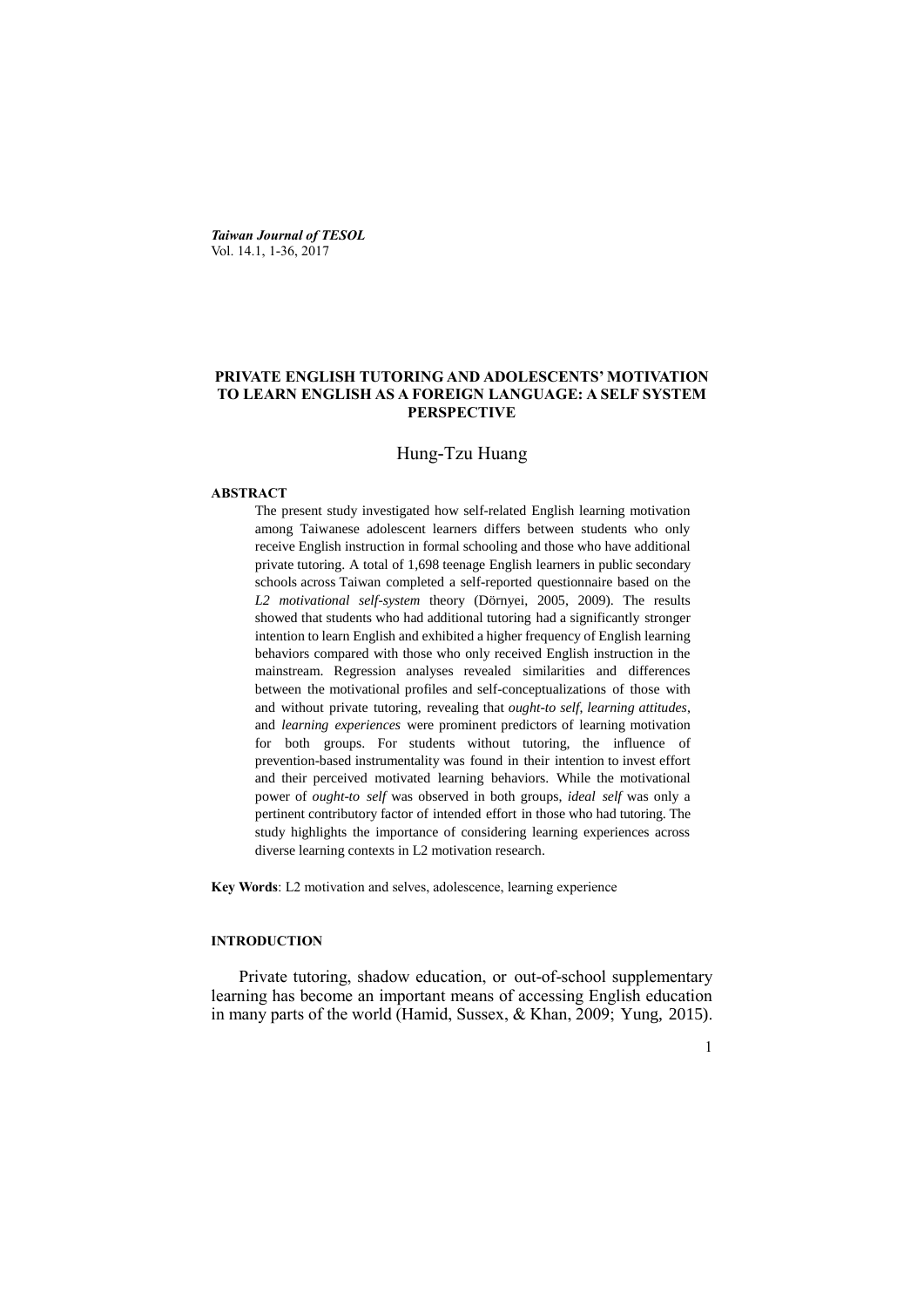In the hope of achieving educational success and improving social mobility, an increasing number of second language (L2) learners invest in English learning through profit-oriented language institutes or paid one-to-one lessons. In many contexts, school students rush to some form of private tutoring after official school days or during weekends to receive additional English instruction with the intention of raising their achievements in mainstream education and high-stakes examinations. In Taiwan, English is learned as a foreign language and is a compulsory subject in mainstream schooling from primary to tertiary levels. The mandate of English learning at every level of the nationwide curriculum has given rise to an unprecedented growth in private English tutoring (Liu, 2012). It is estimated that 41% of children in primary schools were sent to after-school English institutes by their parents and over 65% of Taiwanese teenage learners were learning English through private tutoring (Chang, 2008; Chung & Huang, 2010).

Perhaps a more serious concern is how such experiences create a bipolar distribution of students' English proficiency at schools. With extra exposure to English in addition to normal schooling, those who have private tutoring report boredom within formal learning contexts (Chung & Huang, 2010; Lee, 2007). Those without private English tutoring, on the other hand, show anxiety as they struggle to catch up with their peers (Chang, 2006; Su, 2001). This disparity in Taiwanese students' proficiency levels is found to be the greatest in junior high schools (Chen & Hsieh, 2011). In contexts where the "students are exposed to much more English in the private education sector, their formal education at school does not seem to be a key factor in determining their English proficiency" (Lee, 2010, p. 69). Private tutoring therefore creates social inequality, as the additional fees may be unaffordable for families of low socioeconomic status. Concerns about how private tutoring clouds mainstream education have also been raised in other parts of the world, such as Korea (Lee, 2010) and Hong Kong (Yung, 2015).

As the popularity of private tutoring continues to grow globally, much English learning is taking place outside the mainstream context, and yet we have very little understanding of the affective or psychological variables in private language learning. There is a need to push the investigation beyond learning English in the mainstream to include how out-of-school English learning plays a part in language learners' attitudes, motivation, and effort investment. Specifically, there are few large-scale theory-driven survey studies that explore whether motivation to learn an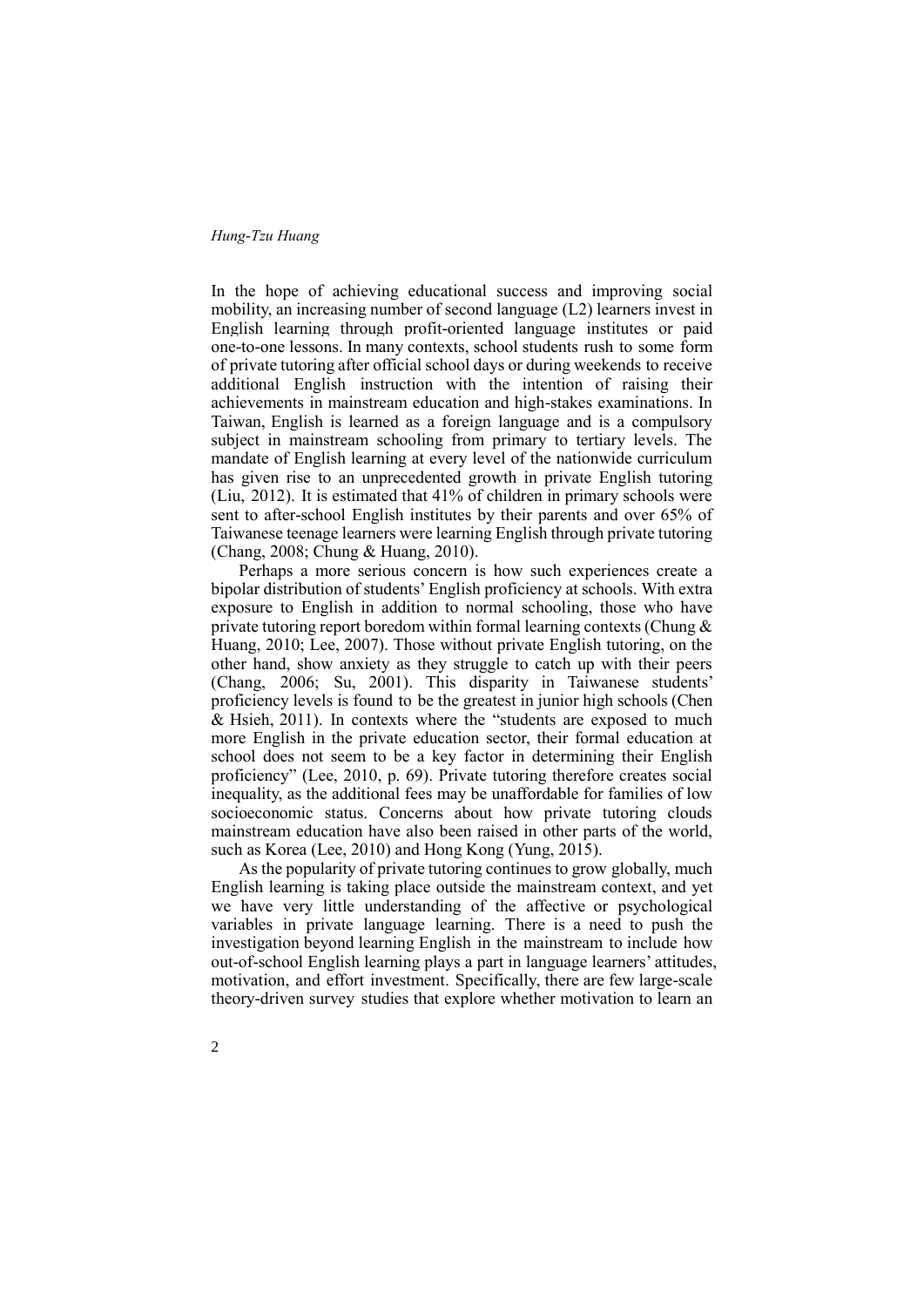L<sub>2</sub> differs with additional hours of tutoring. In the field of second language acquisition, there is a recent surge in investigating an individual's imagined identity in the future and its relationship with language learning motivation. The most systematic application of studying language learners' imagined selves and how L2 related visions of the self energizes motivation in learning an additional language is found in the *L2 motivational self system* (L2MSS; Dörnyei, 2009). Basing on the L2MSS, this study discusses the English learning motivation of Taiwanese secondary school students to understand how adolescent English learners' self-concepts are conceptualized with differing experiences in shadow education.

### **Private Tutoring Research in TESOL**

The prevalence of private tutoring has become worldwide and universal. This is evident from the many cross-national studies documenting the expanding scale of private tutoring franchises and the increasing cost of education outside the mainstream (e.g., Aurini, Davies, & Dierkes, 2013; Baker, Akiba, LeTendre, & Wiseman, 2001; Bray & Kwo, 2014; Kenayathulla, 2013; Song, Park, & Sang, 2013). While research into shadow education has attracted some attention in general terms and in academic subjects such as mathematics and science, there is a paucity of research investigating English as a subject in private tutoring. The few studies that have focused on private English tutoring were conducted in diverse national and institutional contexts, including secondary students in Bangladesh (Hamid et al., 2009) and Hong Kong (Coniam, 2014a, 2014b) who took English instruction in both the mainstream and private sectors, and adult English learners in Russia who had online English tutoring for professional development (Kozar & Sweller, 2014).

The accumulated findings on the effectiveness of private tutoring are conflicting probably because of the diverse contexts in which past studies have been conducted. Hamid, Sussex, and Khan (2009) surveyed 228 Bangladeshi secondary students and found no strong, reliable link between tutoring experiences and English achievement. Yet, Lee (2010) and Coniam (2014a) both reported the effectiveness of private tutoring. Lee's (2010) study on 43 Korean university freshmen showed that the students' pre-university exposure to private English learning was diverse and that those who had private tutoring showed significantly higher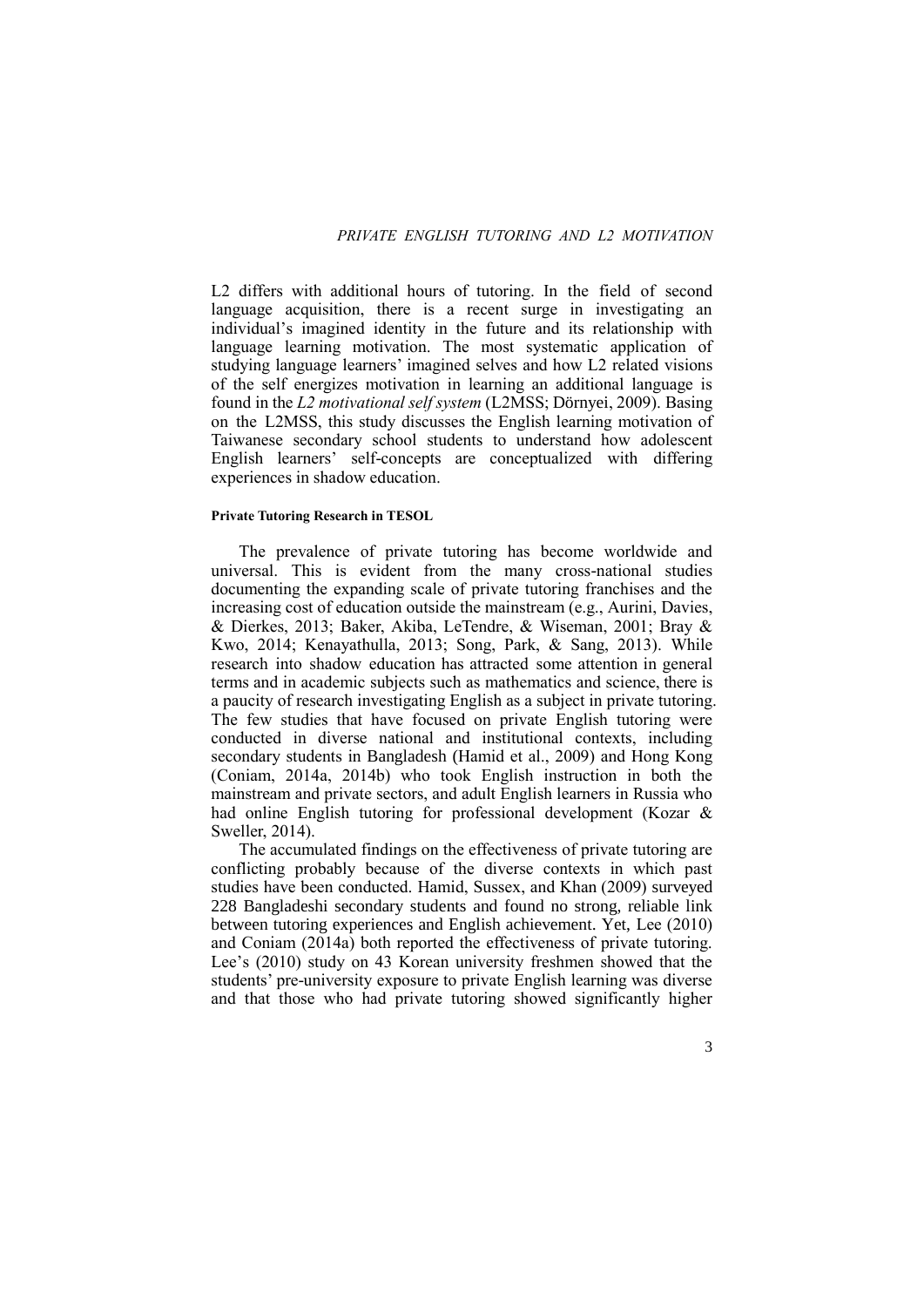English proficiency than those who were only exposed to mainstream schooling. In Hong Kong, Coniam (2014a) investigated students' (aged 18-19) performance in a public English examination after receiving instruction from a private tutoring school for one academic year. The results show significant improvement in the students' examination performance, though the outcome was not as high as the students had desired.

Although the effectiveness of enhancing English achievement remains inconclusive, qualitative analyses of interviews reveal that students across the studies viewed learning in the private sector as an integral and indispensable part of their education. Hamid et al. (2009) reported that Bangladeshi students' favorable perceptions toward private tutoring did not stem from its actual effectiveness, but rather from factors such as their low evaluation of mainstream schooling, unanimous peer participation, and the expectation and satisfaction of their parents in investing in their education. The college students interviewed in Yung's (2015) study offered a comparatively more critical evaluation of private tutoring. When asked to reflect on their tutoring experiences in secondary education in Hong Kong, the students recognized the value and necessity of private tutoring in preparing for examinations, but also pointed out how practicing examination techniques failed to develop their communicative competence (Yung, 2015).

Yet another recurring theme in the literature points to the unique expectations that students adopt toward learning in the private sector. In his interview study with 17 high school students, Coniam (2014b) found that students praised the examination-focused teaching approach employed in tutoring and also commented that they appreciated teachers who allowed them more freedom and "treated their 'customers/clients' in a more adult, business-like way" (p. 387). Similarly, the adult English learners from Russia in Kozar and Sweller (2014) described ideal teachers at tutoring centers as "result providers" who have a "strict" and "demanding" style, so that desired examination-oriented goals can be achieved (p. 47). The learners adopted a "seemingly consumerist orientation" and saw private English instruction as a paid customized service (Kozar & Sweller, 2014, p. 47). With pragmatic goals such as passing public examinations and securing positions in higher education, learners' perceptions and expectations of the private sector seem different from those of mainstream schooling.

Past research into private English tutoring has focused on its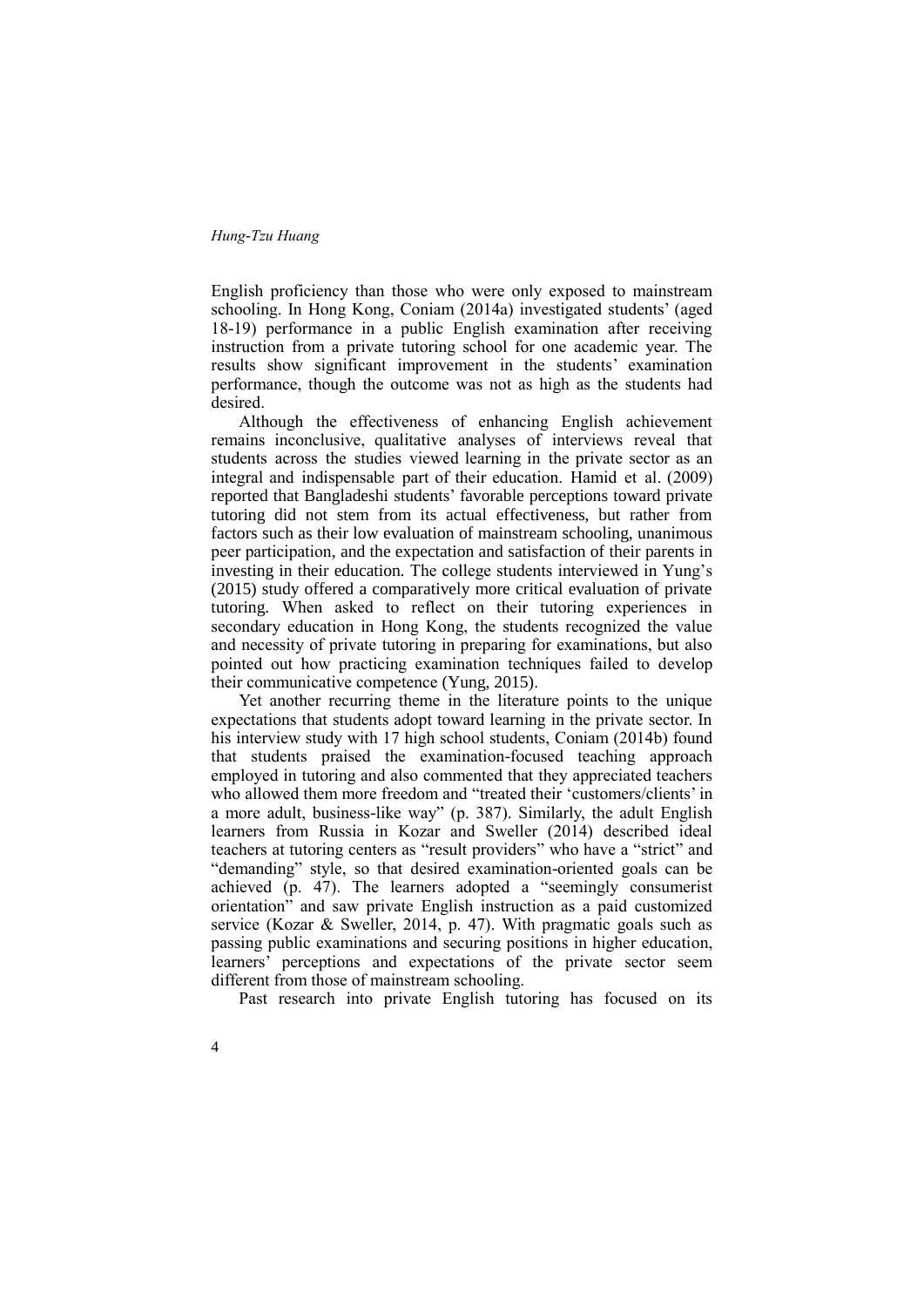effectiveness, learners' attitudinal dispositions toward paid lessons, and reasons or motivation for choosing to learn English in the private sector. Although the studies have so far yielded valuable insights into learners' perceptions, there has been little theory-driven research on the relationship of being privately tutored and learners' motivation in English learning, or else comparing the potential differences between the motivational orientations of those who receive extra tutoring and those who learn English primarily through mainstream schooling.

### **L2 Motivational Self System, Instrumentality, and Adolescent Students**

Recent theoretical advances in L2 motivation have been characterized by an increased attention to L2 motivation within the individual's concept of himself or herself. Perhaps the most influential current model is the L2MSS (Dörnyei, 2009). This framework builds on an understanding accumulated from the socio-psychological model (i.e., the concept of *integrativeness*; Gardner & Lambert, 1972) and reconceptualizes L2 motivation as a language learner's identity with future self-projections. It is theorized that a language learner's future self-image, or how he or she envisions using the target language in the future, serves as a potent motivator to energize learning behaviors. The L2MSS constitutes three major key components: the *ideal L2 self*, the *ought-to L2 self*, and the *L2 learning experience*. The ideal L2 self, defined as a learner's vision of himself or herself as a competent user of the target language, embodies the individual's language-related personal hopes and aspirations, which serve as motivation to invest in L2 learning. The ought-to L2 self refers to the "attributes that one believes one ought to possess" and reflects the socially constructed perceptions of external expectations and wishes, often coming from an individual's significant others (Dörnyei & Ushioda, 2009, p. 29). Apart from the two selves, the L2 learning experience covers the learner's language learning attitudes, which can be affected by the immediate learning environment, experiences of learning success, and situation-specific motives.

Among the three components of the L2MSS, the role of the ought-to L2 self as a substantial motivator has been elusive partly because of its marginal effects in past studies (e.g., Csizér & Kormos, 2009; Papi & Teimouri, 2012) and partly because of the varying conceptualizations of the construct (You, Dörnyei, & Csizér, 2016). The ideal L2 self, on the other hand, has been widely validated as the strongest predictor of adult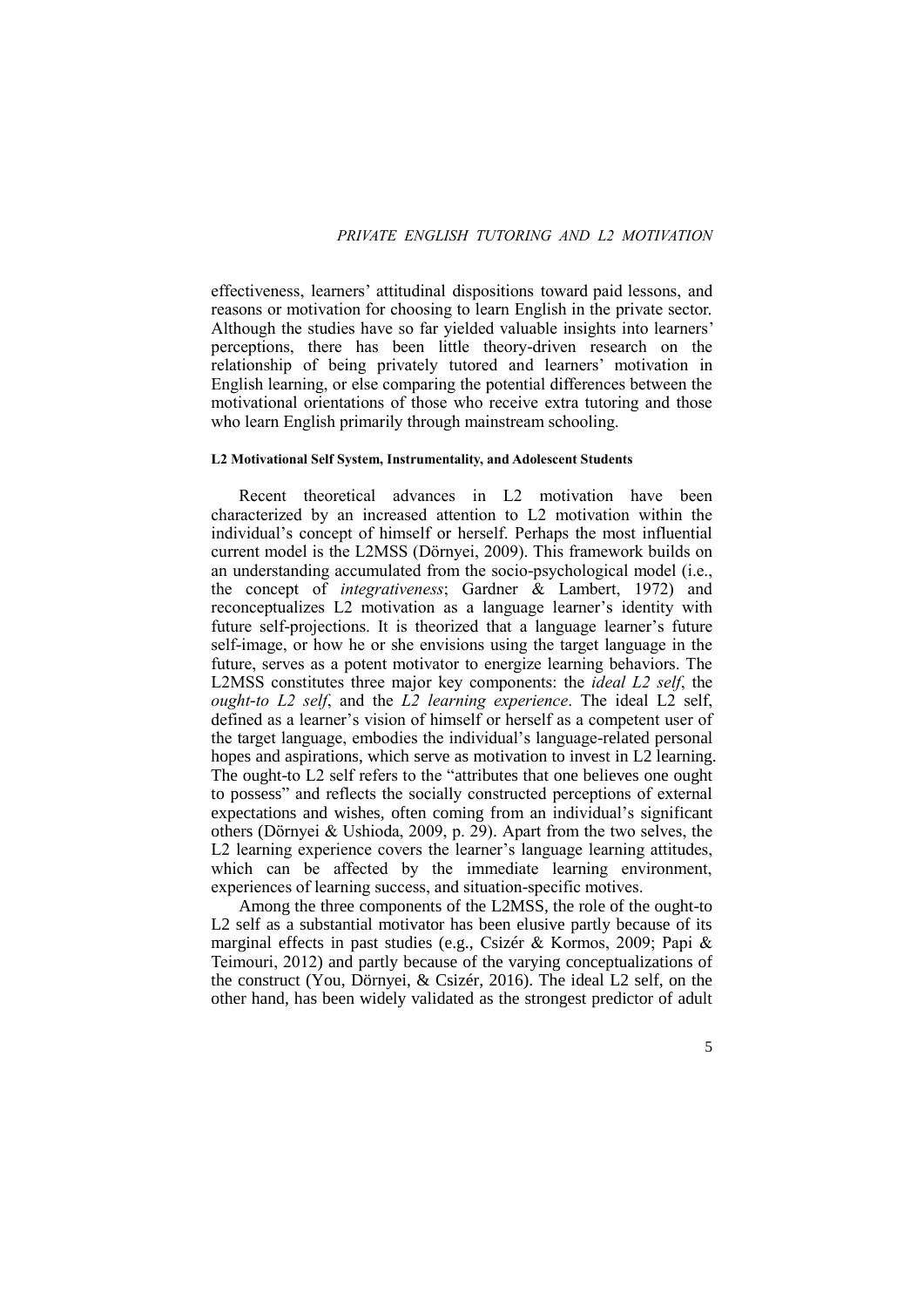language learners' motivated behaviors in a variety of learning contexts (e.g., Csizér & Dörnyei, 2005; Csizér & Kormos, 2009; Csizér & Lukács, 2010; Ryan, 2009; Taguchi, 2013).

In comparison with the adult population, or more specifically, adult learners recruited from tertiary educational contexts, L2MMS-based research has paid less attention to the language learning motivation of young teenage learners in secondary levels (Boo, Dörnyei, & Ryan, 2015). The existing research points to interesting differences between adult and adolescent learners' self-conceptualizations and L2 motivations. While the ideal L2 self was an important predictor of adolescent learners' motivated learning in some studies (Henry, 2009; Kim, 2012; Kim & Kim, 2012; Magid, 2009; Papi, 2010), others reported that, instead of self-conceptualization, L2 learning experiences or attitudes toward language learning in general have a more crucial role in younger learners' L2 motivation (Csizér & Kormos, 2009; Kormos & Csizér, 2008; Lamb, 2012; Papi & Teimouri, 2012). Particularly, for adolescent learners who are learning English in a compulsory curriculum, the attitudes and successful learning experiences they accumulate from mandatory courses, assigned school work, and day-to-day instruction are stronger motivational forces than future self-guides that are not yet fully developed (Csizér & Kormos, 2009; Kormos & Csizér, 2008; Lamb, 2012). The importance of L2 learning experiences and attitude for teenage learners' motivation also suggests that investigation beyond the context of mainstream schooling is vital to understand how successful and positive language learning experiences influence the development of learners' visions of themselves in the future.

*Instrumentality*, a key concept related to the L2MSS, is particularly noteworthy when discussing adolescents' motivation in English learning. For young learners who are still exploring different possible selves, the initial motivation to study English may not come from internally or externally generated future visions, but rather a sense of duty to fulfill the requirements of school work or pragmatic reasons such as elevating school grades. While the socio-psychological model (Gardner & Lambert, 1972) distinguishes integrativeness (i.e., learners' interests in integrating into the target language community) from instrumental orientations (i.e., learners' interests in the practical advantages of learning an L2), instrumentality was further conceived as having a promotional or preventive focus in Dörnyei's discussion of the L2MSS. Instrumentality with a promotional focus refers to the regulation of language learning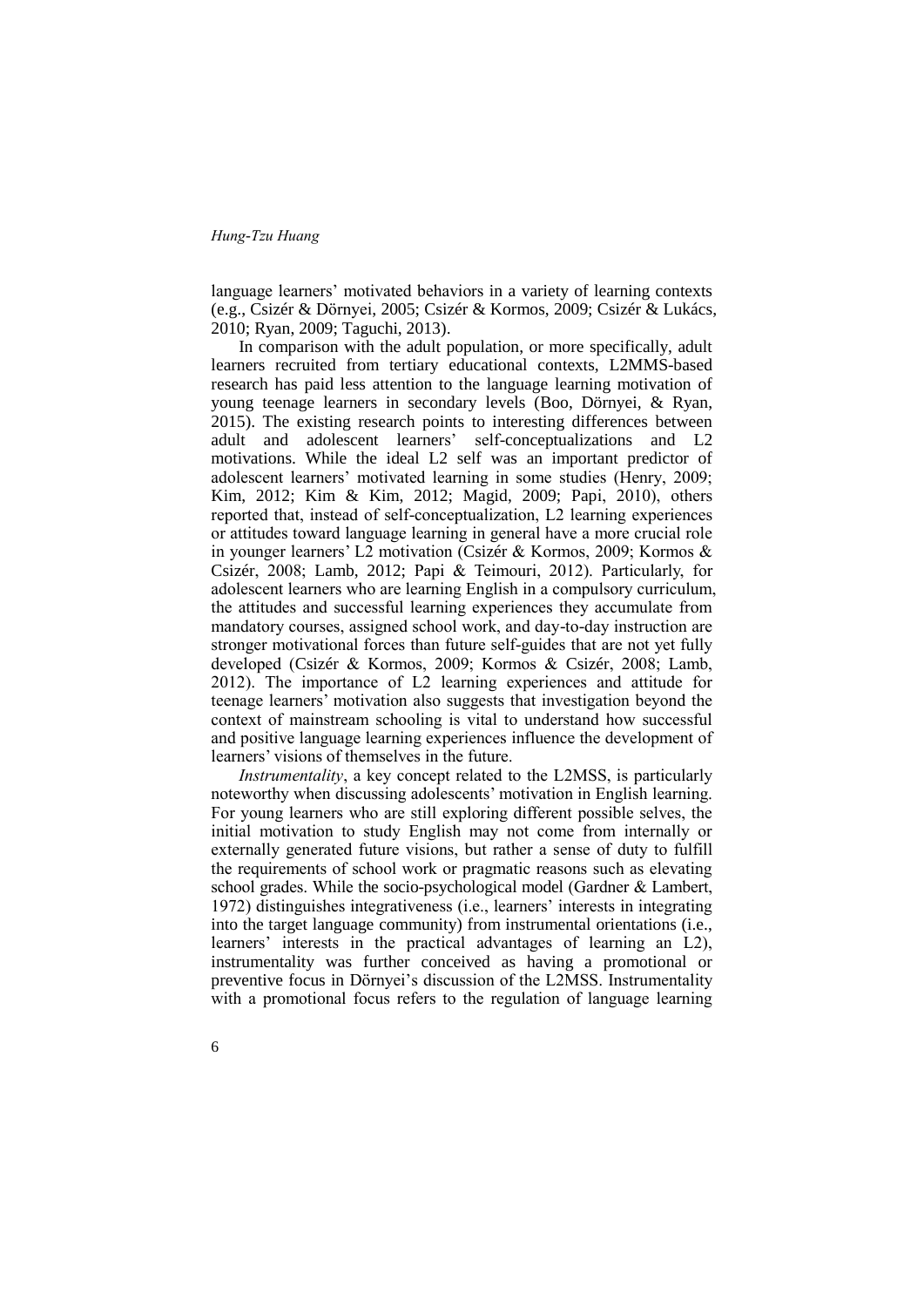goals that are related to positive pragmatic outcomes, such as personal improvement and accomplishment (Dörnyei & Ushioda, 2009, p. 28). These goals are broadly perceived as serving fundamental concerns with personal growth and are generally accompanied by a predilection for exploring new opportunities, an openness to new experiences, and an eagerness to push for advancement (Higgins, 2000). For example, a student may see high English proficiency as important because s/he wishes to enter a top-tier university. Instrumentality with a prevention-driven force, on the other hand, refers to the regulation of learning goals associated with duty, obligation, pressure, and a fear of negative consequences (Dörnyei & Ushioda, 2009, p. 28). The goals serve a prevention-focused individual's needs to maintain security. For example, a student may feel the need to elevate his or her English proficiency to avoid failing an exam. A strategic inclination for prevention-focused goal pursuits generally involves a commitment to the status quo, a vigilance to alternatives, and a preference for safe options (Shah & Higgins, 2001). In order to differentiate between various degrees of internalized external motivation (Deci & Ryan, 1985) and different sources of self-regulatory orientation (Higgins, 1988), Dörnyei postulates that language learners' ideal L2 self is associated with instrumental motives of a promotional focus, while their ought-to L2 self or comparatively less-internalized self corresponds to prevention-focused instrumentality associated with a sense of duty or obligation (Dörnyei, 2005).

Investigations into the correlation between the L2 selves and dual instrumentality (promotional instrumentality and preventive instrumentality), however, reveal a complicated relationship. While some studies have confirmed Dörnyei's proposition (Csizér & Kormos, 2009; Ryan, 2009), others have reported that the ought-to L2 self correlates highly with both the preventive and promotional types of instrumentality (Kim, 2012; Kim & Kim, 2012; Taguchi, Magid, & Papi, 2009), suggesting that in some contexts language learners, due to sociocultural influences, may be inclined to see external expectations as a part of personal pursuit and achievement (Kim & Kim, 2012; Taguchi et al., 2009). A recent study of Taiwanese secondary students further found that teenage learners' ought-to L2 selves are more significantly related to promotion-focused instrumentality than to prevention-focused instrumentality (Huang & Chen, 2017).

Taiwanese adolescents study in a context in which the role of English is highly emphasized at every stage of compulsory education.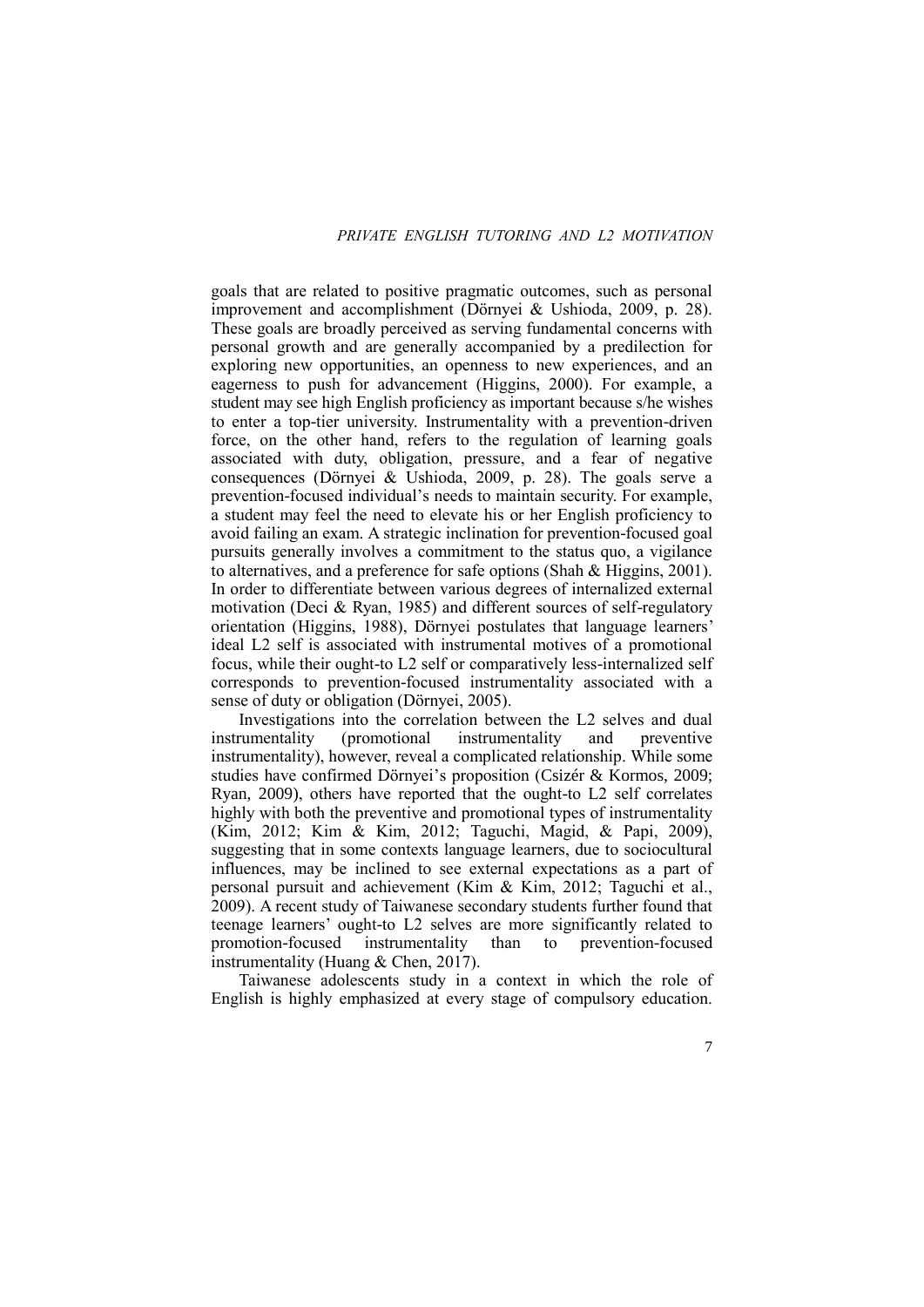Young learners are, at the same time, only beginning to explore their identity and future vision. Investigation into the two types of instrumentality in relation to young learners' self-concepts and motivation will provide a means to understand how their learning goals and regulatory efforts derived from external requirements to learn English are associated with their learning experiences and future aspirations.

### **The Present Study**

8

The present study is the second phase of a large-scale stratified survey conducted among Taiwanese secondary students. The first phase of the survey (Huang  $\&$  Chen, 2017) examined the general motivational characteristics of adolescent English learners and profiled the associations between L2MSS components. The results confirmed the validity of the L2MSS for explaining Taiwanese teenage learners' English learning motivation. Inspired by consideration of L2 learning experiences and observation of the continued expansion of private English tutoring, the general goal of the second phase has been to explore experiential differences and the potential role they have on L2 motivation. More specifically, through the lens of L2MSS, this study discusses how self-related English learning motivation differs between Taiwanese teenage learners who receive regular schooling compared with those who have additional tutoring. The following two research questions are addressed.

- 1. Does English learning motivation differ between Taiwanese teenage learners who receive instruction in mainstream schooling and those who have additional private tutoring?
- 2. If there are differences, how are the ideal L2 self, ought-to L2 self, L2 learning experience, and instrumentality conceptualized by Taiwanese teenage learners with and without private tutoring?

In this study, private English tutoring is defined as English lessons provided at a fee to individuals or groups (Hamid et al., 2009; Yung, 2015). The lessons may be in the form of one-to-one individualized tutoring sessions, small group conversation classes, or large class lectures on examination skills. The main instructional goals of these paid lessons may be remedial (i.e., helping learners understand the content covered in formal schooling) or supplementary (i.e., providing pupils with tasks and practice tests beyond the materials offered in the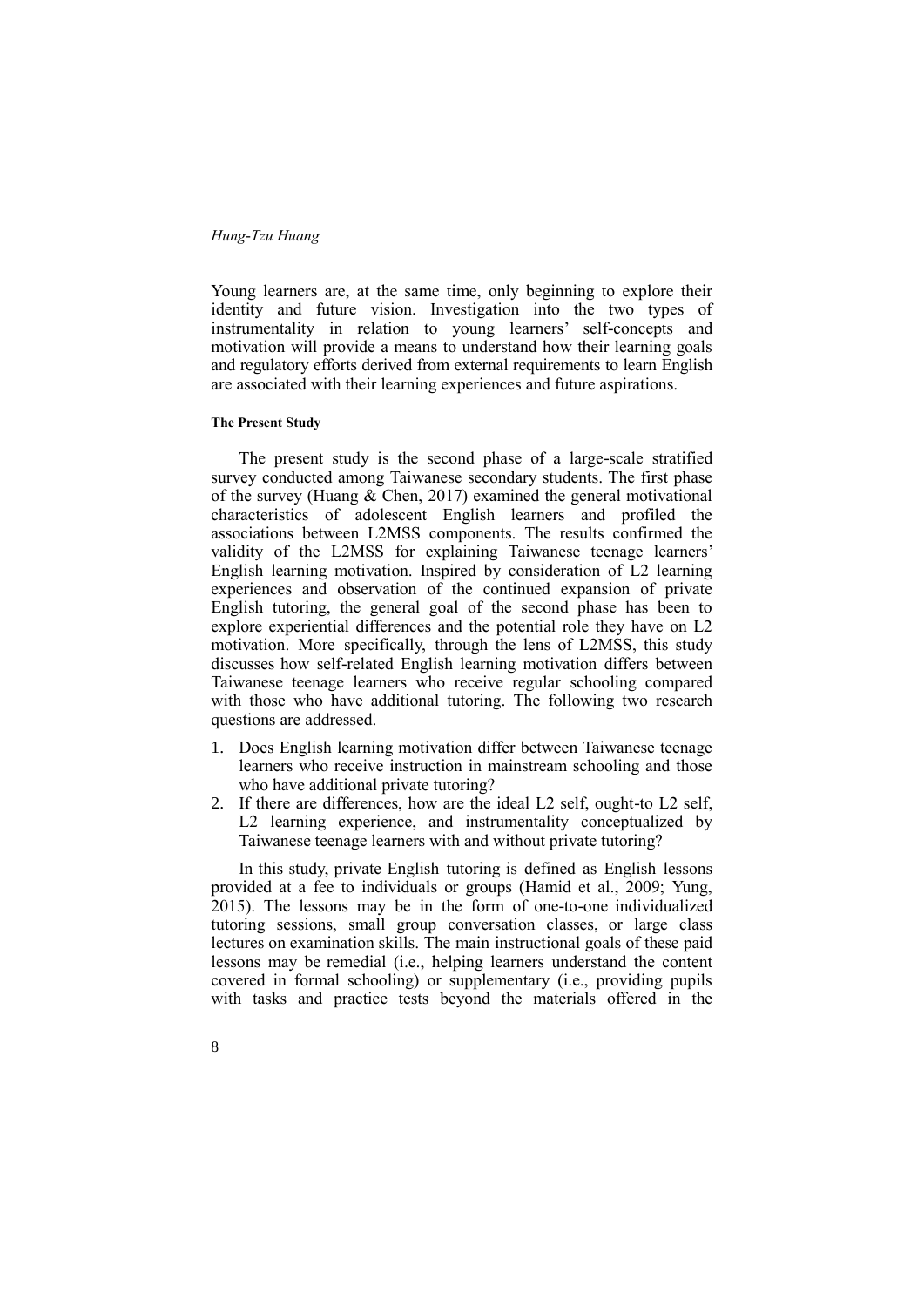mainstream). These private tutoring services may or may not be offered by qualified and certified TESOL professionals. In many cases, English majors at top-tier universities serve as tutors. Though there is great diversity, these marketed instructional practices are paid for and take place outside the context of regular schooling.<sup>1</sup>

## **METHOD**

#### **Participants**

A total of 1,698 teenage English learners in public secondary schools across Taiwan were recruited through stratified sampling. The age of the students ranged from 11 to 16 years old. The students had at least 4 to 6 years of formal English instruction before entering secondary school. At the time of research, 789 out of the 1,698 students (46%) reported having additional English instruction from private tutoring and were receiving on average 4 hours of instruction from private tutoring per week. Out of the total participants, 909 students (54%) studied English only at school. The students who received only mainstream schooling reported not having private English tutoring in the previous 12 months. The decision of choosing 12 months without studying was made so that results from the present study could be compared to past quantitative shadow education studies (e.g., Bray & Kobakhidze, 2015; Zhan, Bray, Wang, Lykins, & Kwo, 2013).

#### **Instruments**

**.** 

The instrument in this study was a 66-item questionnaire in two parts. The first part elicits participants' background information including age,

<sup>&</sup>lt;sup>1</sup> By law, public and private school teachers in Taiwan are prohibited from providing supplementary tutoring. Although there is wide variation in the quality and types of private tuition in Taiwan, this study does not distinguish between them; the main goal is to compare the motivational dispositions of those with and without private schooling. The definition of private tutoring and the research design were adopted from accumulated studies examining the influences of private supplementary education (e.g. Bray & Kobakhidze, 2015; Tse, 2014; Zhan et al., 2013). See also Bray (2006, 2009) for discussions of defining private tutoring.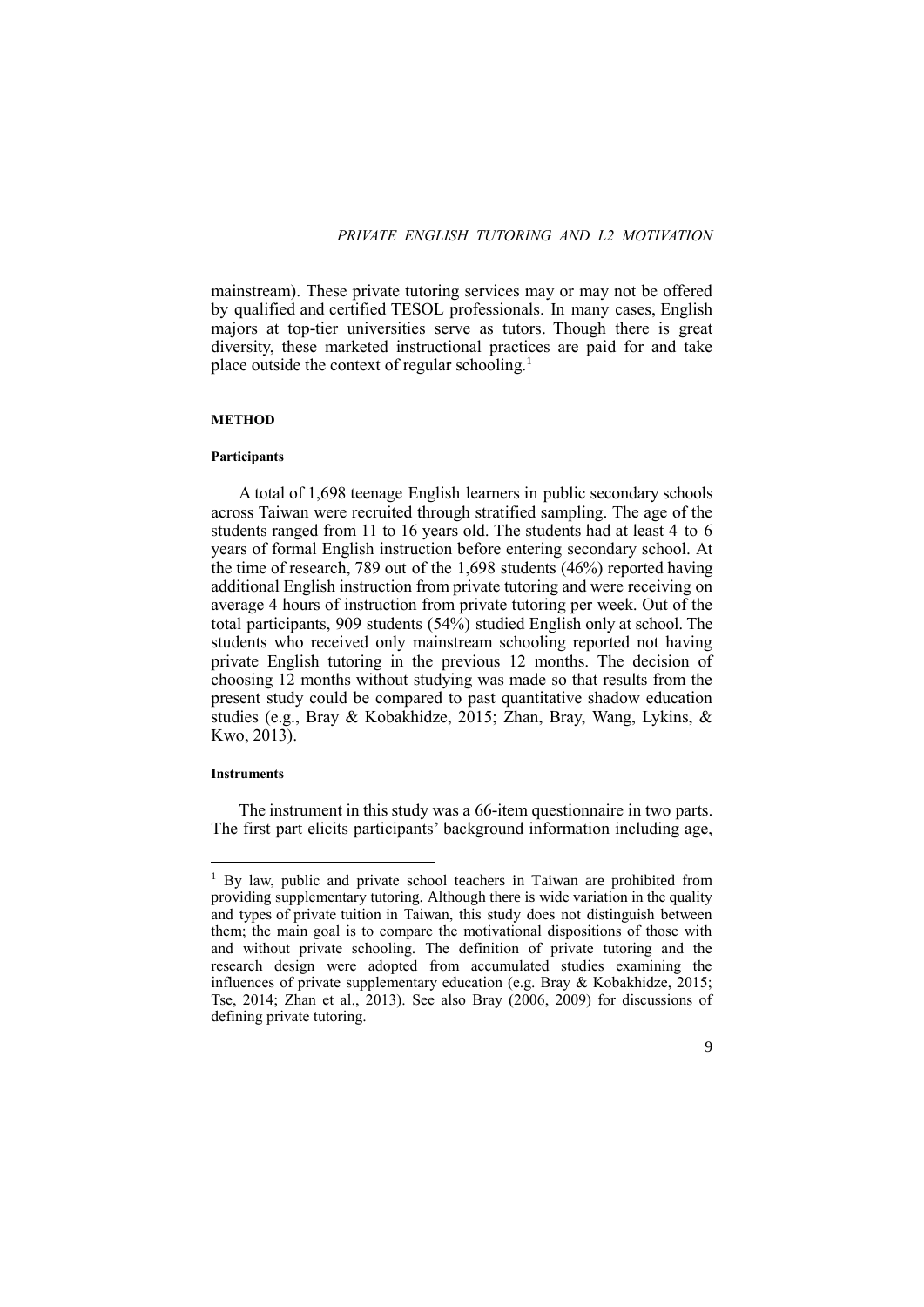gender, academic status, and starting age of learning English. The participants were also asked to indicate whether they had received private tutoring in the previous 12 months and if so, the frequency and duration of the additional instruction. The second part targets participants' English learning motivation and consists of 11 motivational variables, all measured by a six-point Likert scale. The motivational variables were: *Ideal English self*, *Ought-to English self*, *Relational influences*, *Learning experience in formal schooling*, *Learning experience in private tutoring*, *Instrumentality—promotion*, *Instrumentality—prevention*, and *English learning attitude*. The variables were developed from past survey research based on the L2MSS (e.g., Huang, Hsu, & Chen, 2015; Lamb, 2012; Ryan, 2009; Taguchi et al., 2009). Definitions of the included motivational subscales are given below.

- (1) **Ideal English self:** Students' visions of themselves as competent users of English. For example, "I can imagine myself speaking English with international friends or colleagues." *The Ideal English self* represents the desired future-oriented images of the self. Scores of the *Ideal English self* variable indicate the extents to which an individual can envision and picture self-images regarding how s/he would like English to be a part of their self in the future. A student who scores low on the *Ideal English self* items such as "Whenever I think of my future career, I can imagine myself using English" or "I can imagine myself using English for communicating with people" may have difficulty coming up with visual representations of him or her using English in the future or does not consider English use to be an integral part of his or her future identity.
- (2) **Ought-to English self**: Students' sense of duty, responsibility, and obligation toward studying English. For example, "Studying English is what I have to do."
- (3) **Relational influences**: Students' views of how significant others believe they should study English. For example, "I learn English because my parents think English is important."
- (4) **Learning experience in formal schooling**: The extent to which students like learning English in their immediate academic context. For example, "I like the atmosphere in my English classes at school."
- (5) **Learning experience in private tutoring**: The extent to which students enjoy learning English in private tutoring settings. For example, "I like the atmosphere of my English classes in private tutoring."
- (6) **Instrumentality—promotion**: The regulation of learning behavior
- 10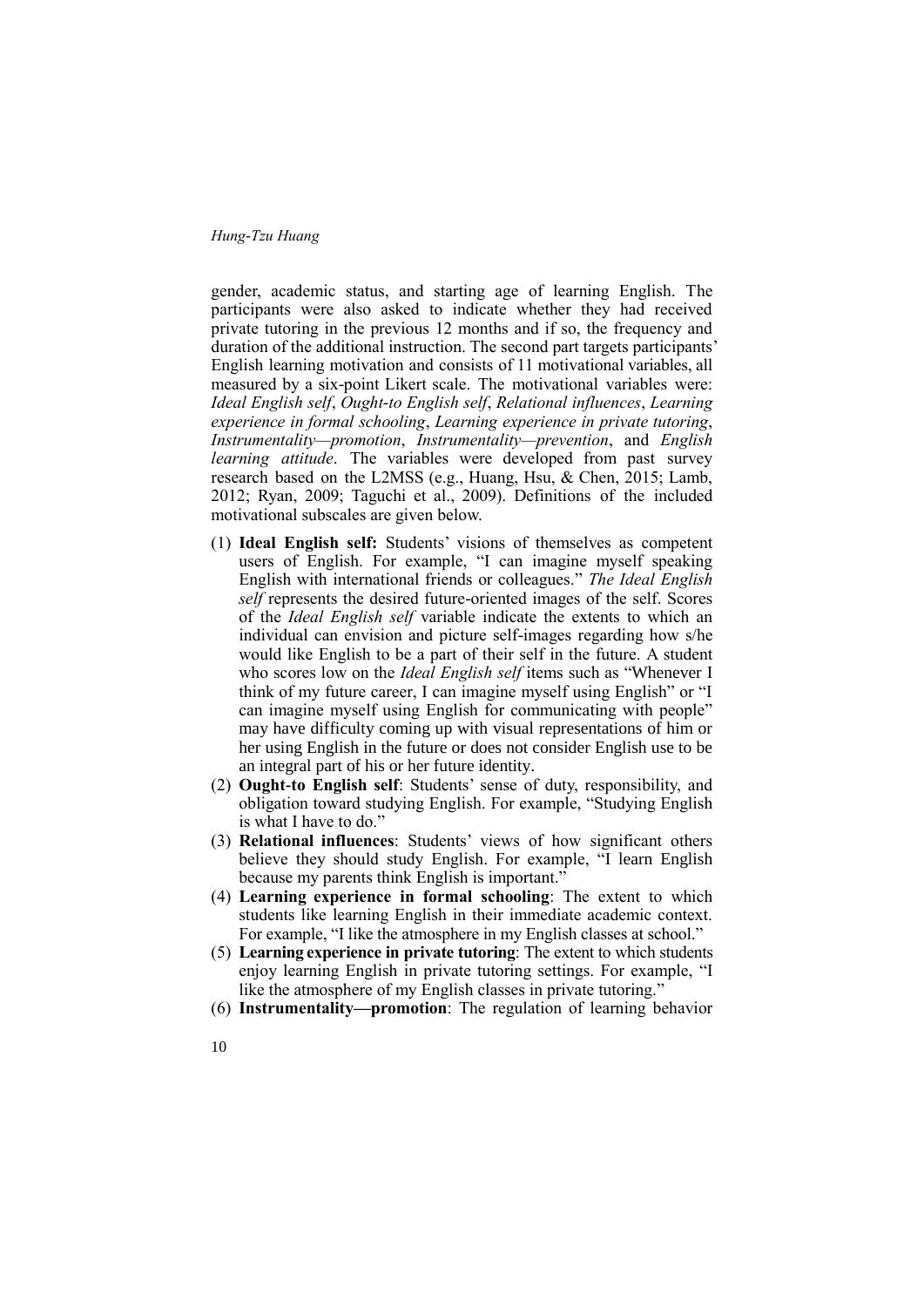by positive utilitarian benefits associated with learning English. For example, "Studying English is important to me because I'll need it for further studies.'

- (7) **Instrumentality—prevention**: The regulation of learning behavior from a sense of duty and obligation to study English and the fears of negative consequences. For example, "I have to study English because I don't want to get bad marks in it."
- (8) **English learning attitude**: The extent to which students enjoy learning English. For example, "I really enjoy learning English."

Three criterion measures were employed. *Intended learning effort*, which looks into students' intended effort toward studying English. An example of *Intended learning effort* is "If an English course was offered in the future, I would like to take it." This criterion measure was selected because it has been widely used in past L2MSS research conducted in various geographical contexts (e.g. Kormos & Csizér, 2008; Lamb, 2012; Ryan, 2009; Taguchi et al., 2009) and thus ensuring that the results of the present study can be compared to past findings. To complement *Intended learning effort*, the participants were also asked to indicate their perceived regularity of motivated learning both inside and outside English classes. Two additional criterion measures, *Perceived class involvement* and *Perceived voluntary learning*, were employed because (a) students' intended effort in learning English may be influenced by the mandatory nature of English learning in secondary education and (b) Taiwanese secondary students' English learning may take place outside formal education. *Perceived class involvement* examines how frequently students exhibit English learning behaviors in their English classes at schools. For example, "I participate actively in English classes at school" and "I submit my assignments on time." *Perceived voluntary learning* asks for students' perception of how often they voluntarily make an effort to learn English outside mainstream classes. Examples of *Perceived voluntary learning* include "I use English to express my thoughts outside my classes" and "To improve my English, I listen to songs, watch movies, and read magazines in English" (see the items of the motivational variables in the Appendix).

### **Procedures**

The questionnaire was translated into Mandarin Chinese and piloted on students in grades seven to nine from four different public junior high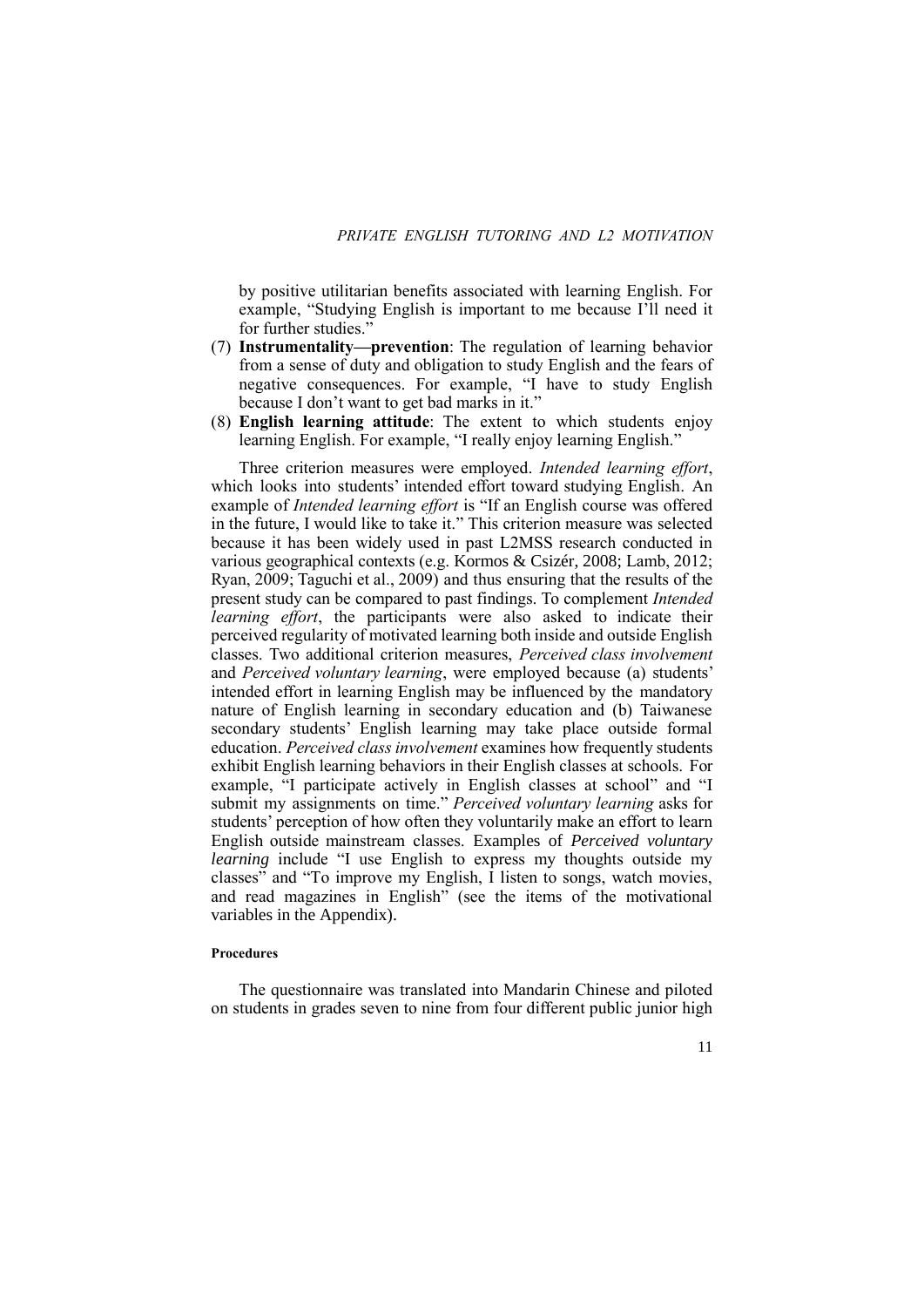schools in Taipei. Potentially problematic items were omitted or reworded. The finalized questionnaire was administered to 17 public junior high schools across Taiwan. Public junior high schools located in different districts across Taiwan were first selected through stratified sampling. The researcher then contacted junior high school teachers of the selected schools for their assistance in distributing the questionnaires to their students during class. English teachers who had several different classes or were teaching students across grades seven to nine were contacted. On average, three to four English teachers were contacted per school. After obtaining the school teachers' consents, research assistants of the project traveled to the English classes to administer the questionnaires. Completion of the questionnaire took about 15 to 20 minutes. The students were given stationery worth NT\$30 for completing the questionnaire. All participation was voluntary and anonymous.

Data analysis of the questionnaire responses consisted of an exploratory factor analysis to examine the construct validity and internal consistency of the subscales. With independent sample *t* tests, significant differences in motivational composition among students with and without private tutoring were identified. Lastly, multiple regression analyses were conducted to explore the predictive effects of each subscale on English learning motivation.

#### **RESULTS**

### **Validity and Reliability**

The factor analysis yielded 11 clear factors (see Appendix). The motivational subscales obtained acceptable validity, ranging from 66% to 85%. The internal consistency was acceptable for all subscales (Cronbach's alpha varied between .83 and .96).

#### **Comparative Analysis of the Motivational Scales**

Independent sample *t* tests were conducted with the attendance of private English tutoring as the grouping variable and motivational scales as dependent variables. Bonferroni adjustment for inflated Type I errors was made  $(.05/10 = .005)$ . Table 1 shows that for all motivational constructs, noticeably higher mean scores were obtained from those who had private tutoring. The mean *Intended learning effort* differs between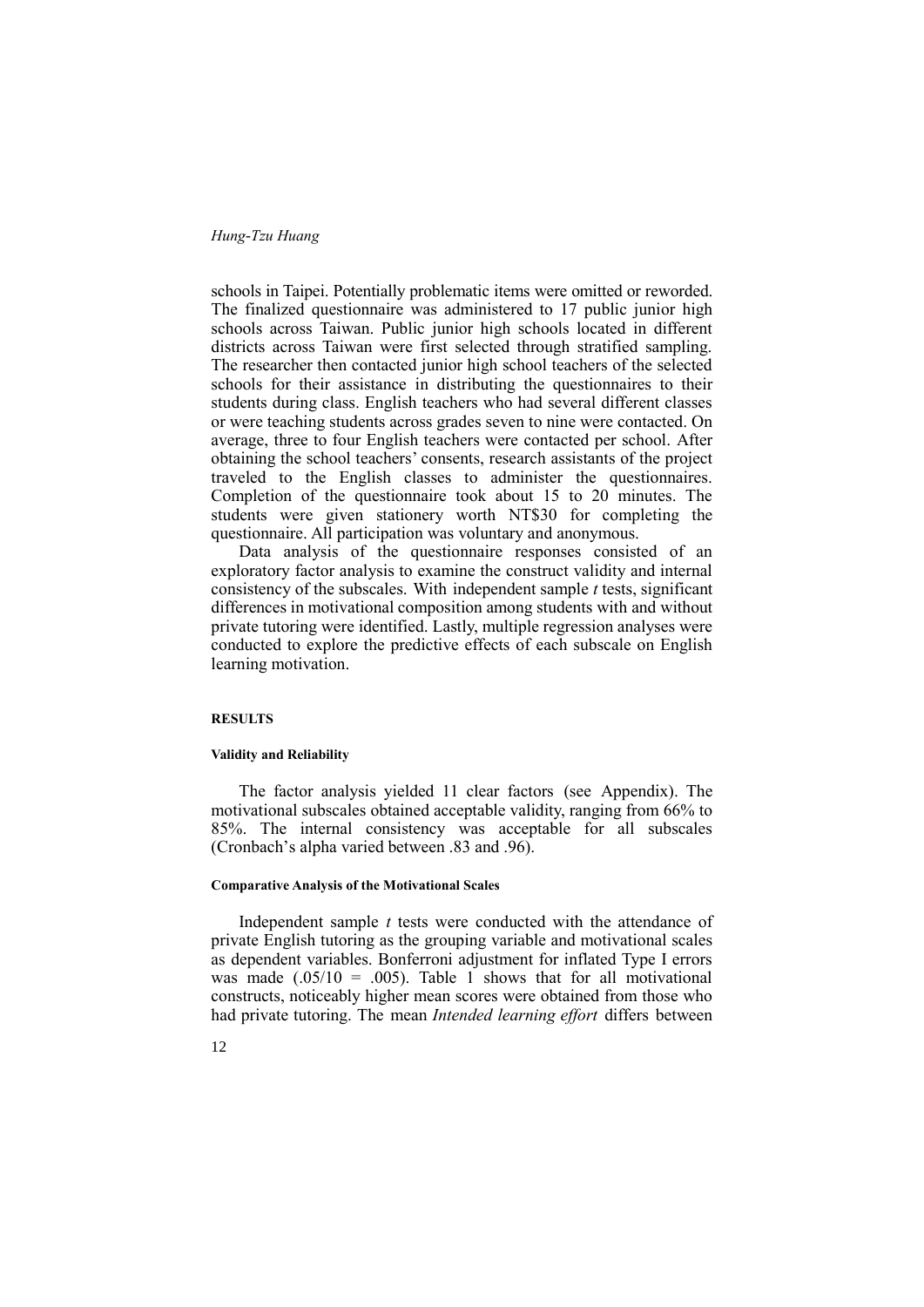13

those with  $(M = 4.35, SD = 1.1)$  and without private tutoring  $(M = 3.80,$ *SD* = 1.2) at the .005 level of significance ( $t = -9.81$ ,  $p < .005$ ). A medium effect size was observed (Cohen's  $d = 0.48$ ). A significant group difference was also found in *Perceived class involvement* (*t* = −4.35, *p*  $<$  0.005), with a small effect size (Cohen's  $d = 0$ , 21). Similarly, a significant difference was observed between those with  $(M = 3.86, SD =$ 1.3) and without private tutoring  $(M = 3.27, SD = 1.3)$  in *Perceived voluntary learning*  $(t = -9.19, p < .005)$ , with a medium effect size observed (Cohen's  $d = 0.45$ ). Results suggest that students who received additional tutoring had a stronger intention to learn English and exhibited a higher frequency of English learning behaviors both in and out of school compared with those who only received English instruction in the mainstream classes. In addition, the significance found in motivational variables indicates students in the two conditions might have different motivational representations.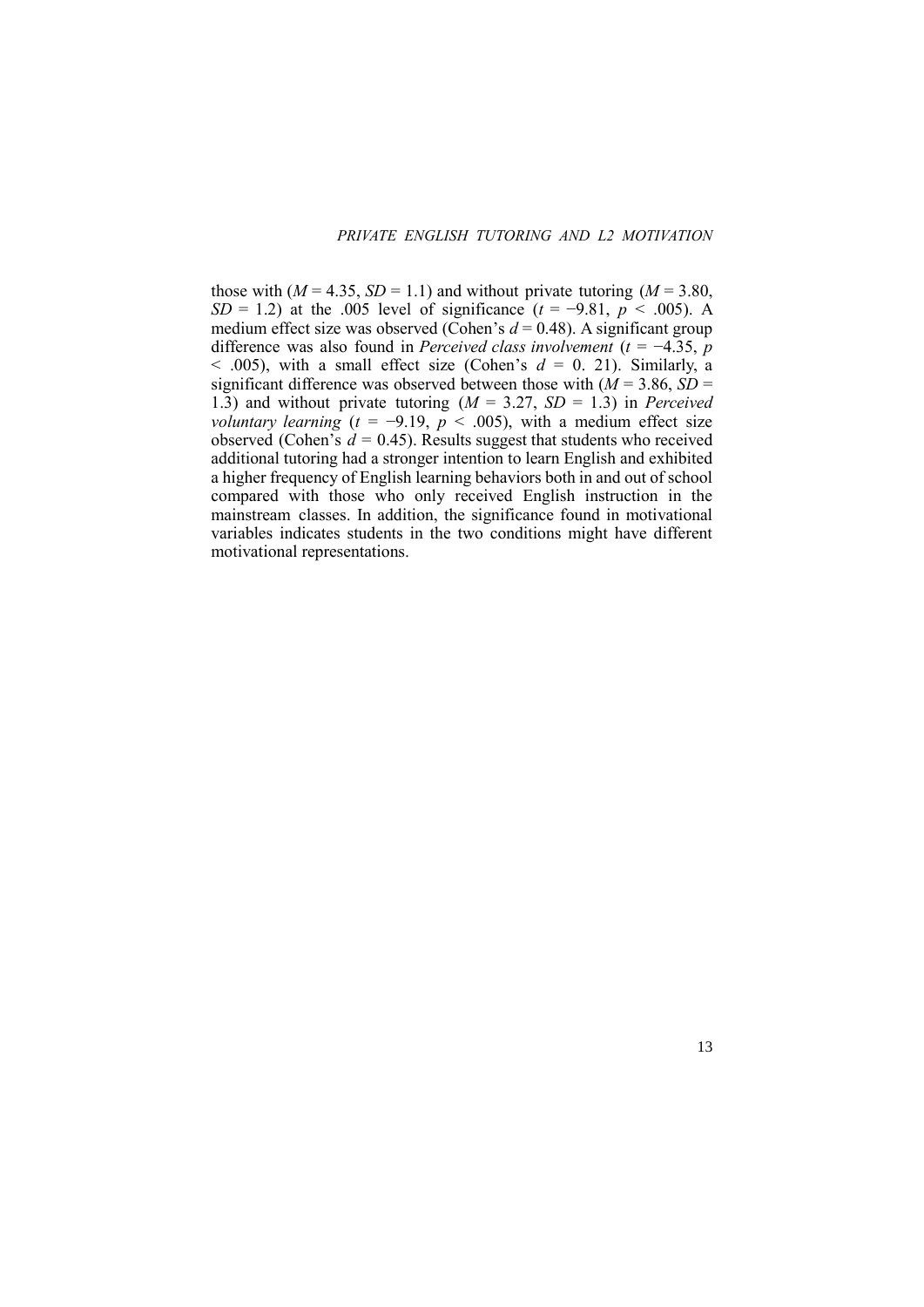### Table 1

*Independent t Tests of Motivational Variables*

|                       |      | Groups      |      |             |                  |         |
|-----------------------|------|-------------|------|-------------|------------------|---------|
|                       |      | Without     |      | With        |                  |         |
|                       |      | tutoring    |      | tutoring    |                  |         |
| Motivational          |      | $(n = 909)$ |      | $(n = 789)$ |                  | Cohen's |
| constructs            | M    | SD          | M    | SD          | $\boldsymbol{t}$ | d       |
| Ideal English self    | 4.88 | 1.11        | 5.19 | 0.84        | $-6.37*$         | $-0.31$ |
| Ought-to English self | 4.56 | 1.26        | 4.94 | 1.04        | $-6.66*$         | $-0.32$ |
| Relational influences | 3.81 | 1.38        | 4.15 | 1.31        | $-5.18*$         | $-0.25$ |
| Learning experience   | 3.85 | 1.34        | 4.16 | 1.35        | $-4.77*$         | $-0.23$ |
| in formal schooling   |      |             |      |             |                  |         |
| Instrumentality       | 4.93 | 1.12        | 5.23 | .90         | $-5.97*$         | $-0.30$ |
| -promotion            |      |             |      |             |                  |         |
| Instrumentality       | 3.91 | 1.24        | 4.18 | 1.17        | -4 44*           | $-0.22$ |
| -prevention           |      |             |      |             |                  |         |
| English learning      | 4.14 | 1.42        | 4.61 | 1.28        | $-7.14*$         | $-0.35$ |
| attitude              |      |             |      |             |                  |         |
| Intended learning     | 3.80 | 1.22        | 4.35 | 1.09        | $-9.81*$         | $-0.48$ |
| efforts               |      |             |      |             |                  |         |
| Perceived class       | 4.60 | 1.08        | 4.82 | .99         | $-4.35*$         | $-0.21$ |
| involvement           |      |             |      |             |                  |         |
| Perceived voluntary   | 3.27 | 1.31        | 3.86 | 1.30        | $-9.19*$         | $-0.45$ |
| learning              |      |             |      |             |                  |         |

*Note.*  $\frac{*}{p}$  < .001.

### **Regression Analyses**

In order to examine the predictive effects of the motivational scales on the English learning motivation of students with and without private tutoring, stepwise multiple regression analyses were conducted. Students' *Intended learning effort*, *Perceived class involvement*, and *Perceived voluntary learning* were taken as dependent variables. For students who received tutoring, learning experiences included *Learning experience in formal schooling* and *Learning experience in private tutoring*. A Bonferroni adjustment was applied to set the level of significance at  $p < 0.01$ .

Table 2 shows that among the motivational variables investigated, *English learning attitude, Ought-to English self*, *Instrumentality*—*prevention*,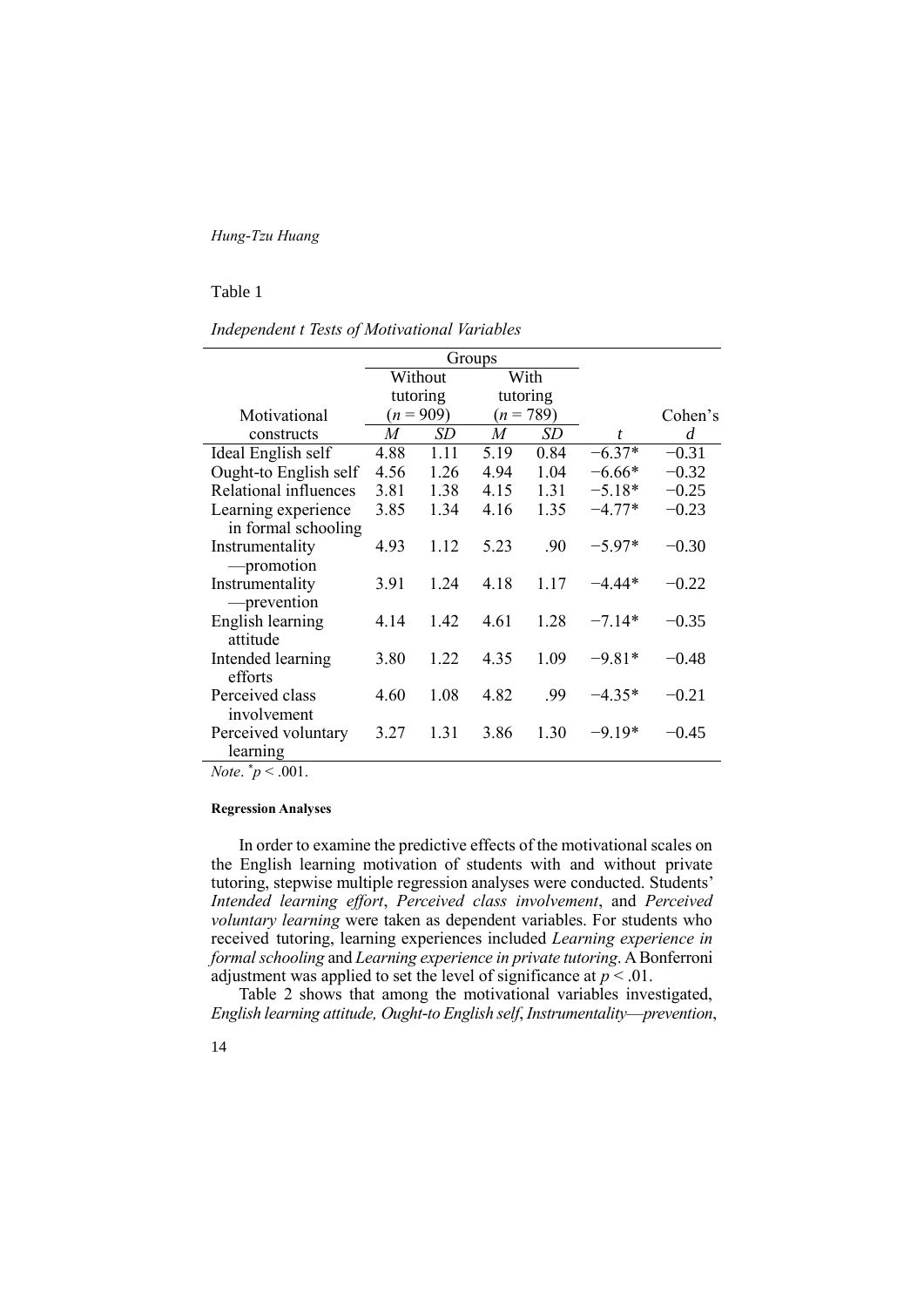# *PRIVATE ENGLISH TUTORING AND L2 MOTIVATION*

and *Learning experience in formal schooling* were significant contributors to the *Intended learning effort* of students who received no instruction from tutoring. *English learning attitude*, acting as the strongest predictor of students' *Intended learning effort*, explained about 50% of the variance. With regards to the two self-guides (i.e. *Ideal English self* and *Ought-to English self*), only *Ought-to English self<sup>2</sup>*( $β = .28, p < .01$ ) was a prominent contributor to learners' intention to learn English. *Instrumentality—prevention* ( $\beta$  = .11,  $p$  < .01) and *Learning experience in formal schooling*  $(\beta = .07, p < .01)$  were also important predictors.

**.** 

<sup>2</sup> *Ideal English self* and *Ought-to English self* are used when referring to the findings of the present study. Past L2MSS studies have examined a variety of target languages; therefore, ideal L2 self, ideal self, ought-to L2 self, and ought-to self are used when referring to discussions of the concepts in previous reports in the literature.

<sup>15</sup>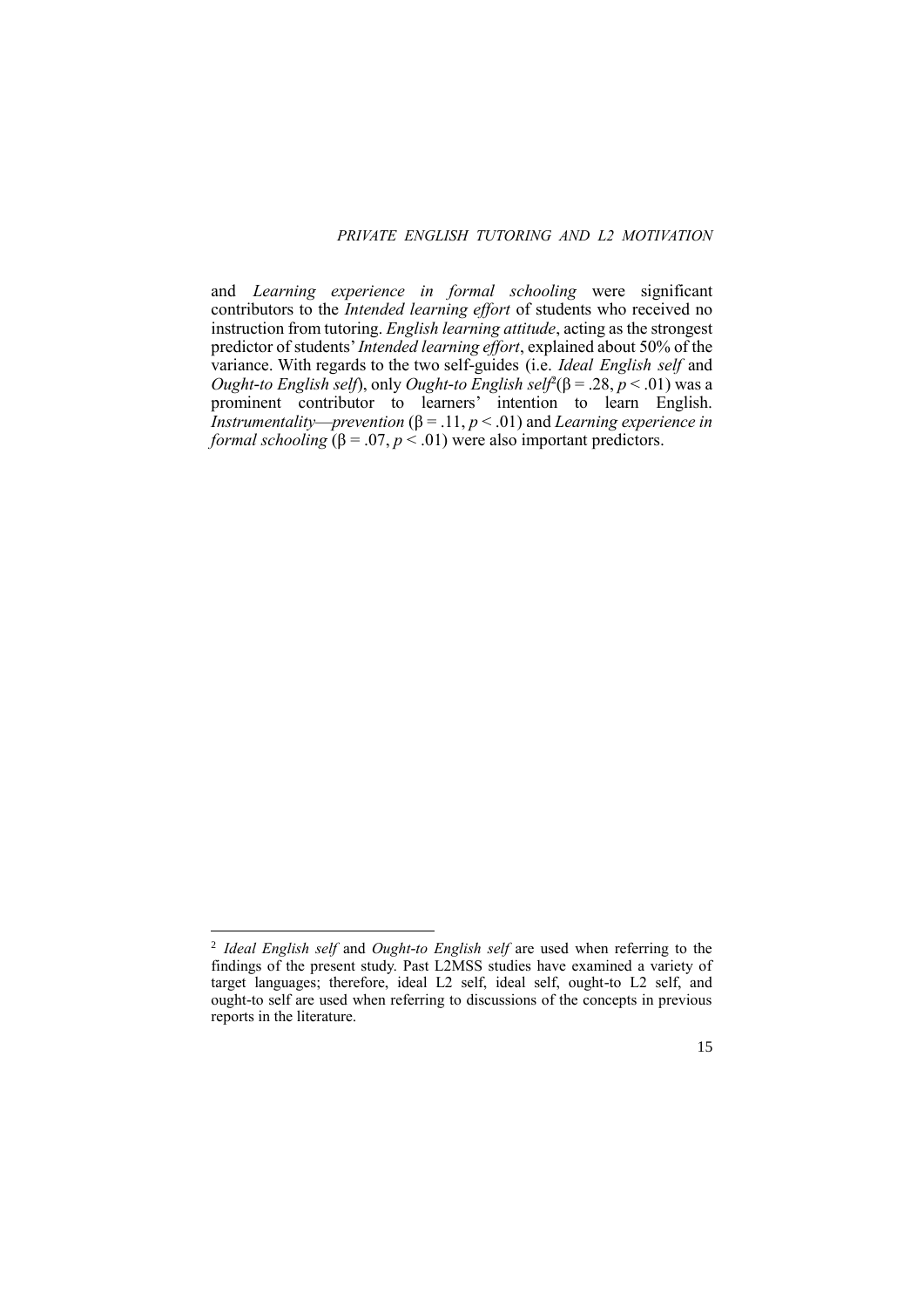# Table 2

*Multiple Regression Analyses of Intended Learning Effort, Perceived Class Involvement, and Perceived Voluntary Learning: Students without Tutoring*

| Intended learning effort final model     |         |      |             |  |  |
|------------------------------------------|---------|------|-------------|--|--|
| Motivational variables                   | Beta    | S.E. | $Std.\beta$ |  |  |
| English learning attitude                | .43     | .03  | $.50*$      |  |  |
| Ought-to English self                    | .28     | .03  | $.28*$      |  |  |
| Instrumentality-prevention               | .11     | .02  | $.11*$      |  |  |
| Learning experience in formal schooling  | .07     | .02  | $.07*$      |  |  |
| Instrumentality-promotion                | .02     | .03  | .02         |  |  |
| Relational influences                    | .02     | .02  | .02         |  |  |
| Ideal English self                       | $-.02$  | .04  | $-.02$      |  |  |
| Adjusted R square                        | .68     |      |             |  |  |
| Perceived class involvement final model  |         |      |             |  |  |
| Motivational variables                   | Beta    | S.E. | $Std.\beta$ |  |  |
| Learning experience in formal schooling  | .21     | .03  | $.26*$      |  |  |
| Instrumentality-prevention               | .15     | .03  | $.17*$      |  |  |
| Ought-to English self                    | .13     | .04  | $.15*$      |  |  |
| Relational influences                    | $-0.08$ | .03  | $-.10*$     |  |  |
| Ideal English self                       | .08     | .05  | .08         |  |  |
| Instrumentality-promotion                | .08     | .04  | .08         |  |  |
| English learning attitude                | .03     | .04  | .04         |  |  |
| Adjusted R square                        | .29     |      |             |  |  |
| Perceived voluntary learning final model |         |      |             |  |  |
| Motivational variables                   | Beta    | S.E. | $Std.\beta$ |  |  |
| English learning attitude                | .34     | .04  | $.37*$      |  |  |
| Ought-to English self                    | .21     | .05  | $.20*$      |  |  |
| Instrumentality-promotion                | .09     | .05  | .08         |  |  |
| Instrumentality-Prevention               | .07     | .03  | .07         |  |  |
| Learning experience in formal schooling  | .06     | .03  | .06         |  |  |
| Ideal English self                       | .01     | .05  | .01         |  |  |
| Relational influences                    | .01     | .03  | .01         |  |  |
| Adjusted R square                        | .42     |      |             |  |  |

*Note.*  $* p < .01$ .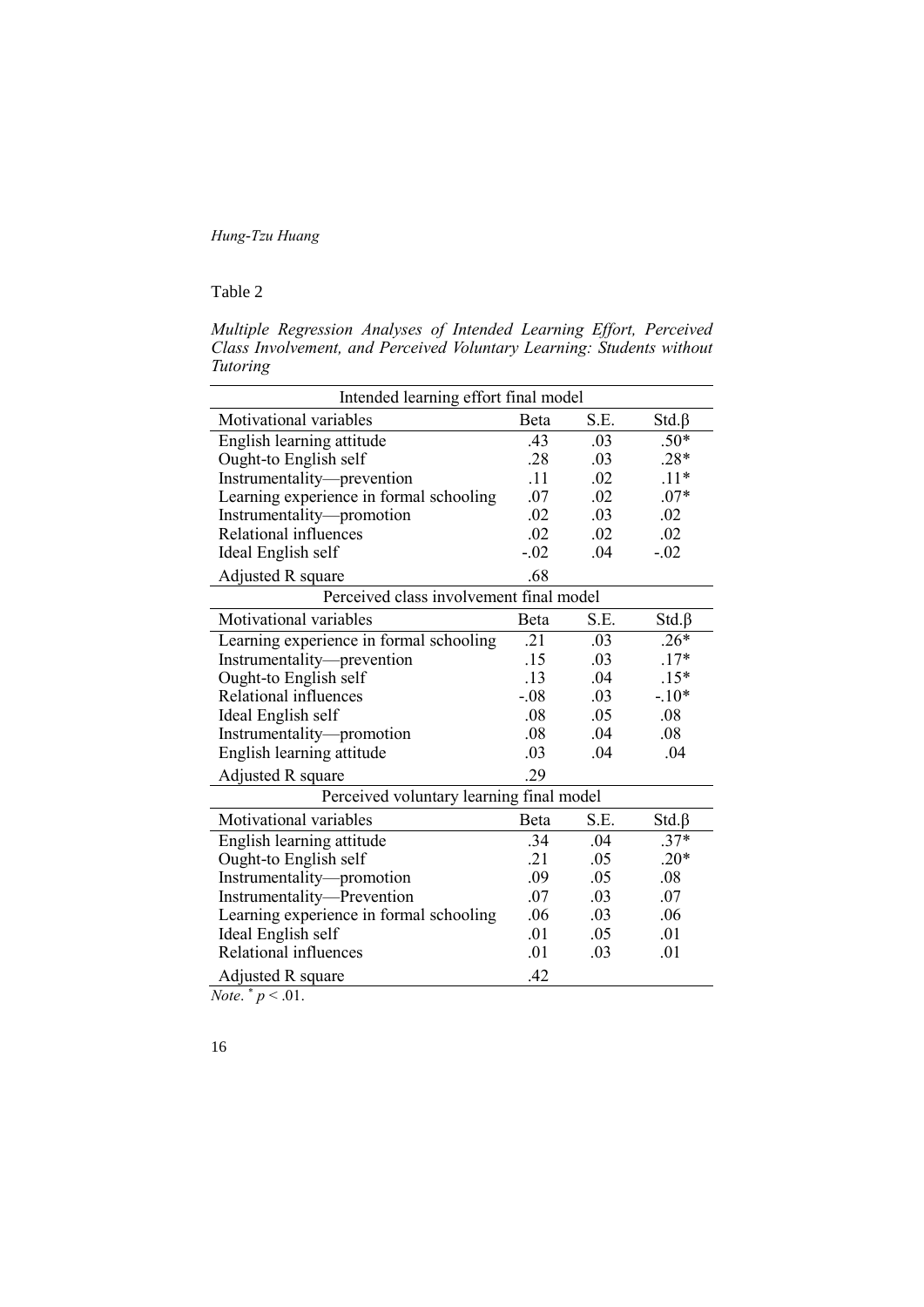# *PRIVATE ENGLISH TUTORING AND L2 MOTIVATION*

Table 3 shows that, except for *Instrumentality—prevention and Relational influences*, the other six motivational constructs significantly contributed to the *Intended learning effort* of students who had private tutoring. Similar to the findings from students without tutoring, results from those who had tutoring showed that *English learning attitude* provided the most significant variance to *Intended learning effort*. It appeared that for young Taiwanese learners, regardless of private tutoring, the indication of a positive attitude toward English learning corresponded to the effort students were willing to invest in learning. Turning to the two self-guides, *Ought-to English self* was the second-best predictor of intention to learn English for both groups of learners (see Tables 2 and 3). However, *Ideal English self* served as a significant contributor to *Intended learning effort* only for those who learned in private institutes ( $\beta$  = .11,  $p$  < .01, see Table 3). Though high mean scores of *Ideal English self* were observed from both groups<sup>3</sup>, *Ideal English self* only exerted a motivational effect on the learning intention of students who had additional learning outside formal schooling. As for types of instrumentality, Table 3 shows that it was promotion-oriented instrumentality rather than prevention-oriented instrumentality that contributed (modestly) to the *Intended learning effort* of students who had tutoring ( $\beta$  = .08,  $p$  < .01). For those who had tutoring, learning experiences at schools and private institutes also played important roles in predicting their *Intended learning effort*, with each explaining about 15% of variance.

Regarding *Perceived class involvement*, Table 2 shows that *Learning experience in formal schooling*, *Instrumentality—prevention*, *Ought-to English self*, and *Relational influences* served as predictors for students who did not receive private English tutoring. Among them, *Learning experience in formal schooling* was the strongest predictor of course-related learning effort ( $β = .26, p < .01$ ). With regard to the two self-guides, only *Ought-to English self* predicted learners' course-related learning behaviors ( $\beta$  = .15,  $p \leq .01$ ). As for the two types of instrumentality, only *Instrumentality*—*prevention* significantly correlated students' perceived investment in the classrooms ( $\beta$  = .17, *p* < .01).

**.** 

<sup>3</sup> The means of *Ideal English self* in both groups were determined as high in comparison to the Japanese, Chinese, and Iranian populations in Taguchi et al. (2009), a large scale survey study involving nearly 5000 participants of various ages. Also using a six-point Likert scale, the ideal L2 self means of the Japanese, Chinese, and Iranian participants were approximately 3.6, 4.8, and 4.4, respectively, in Taguchi et al. (2009).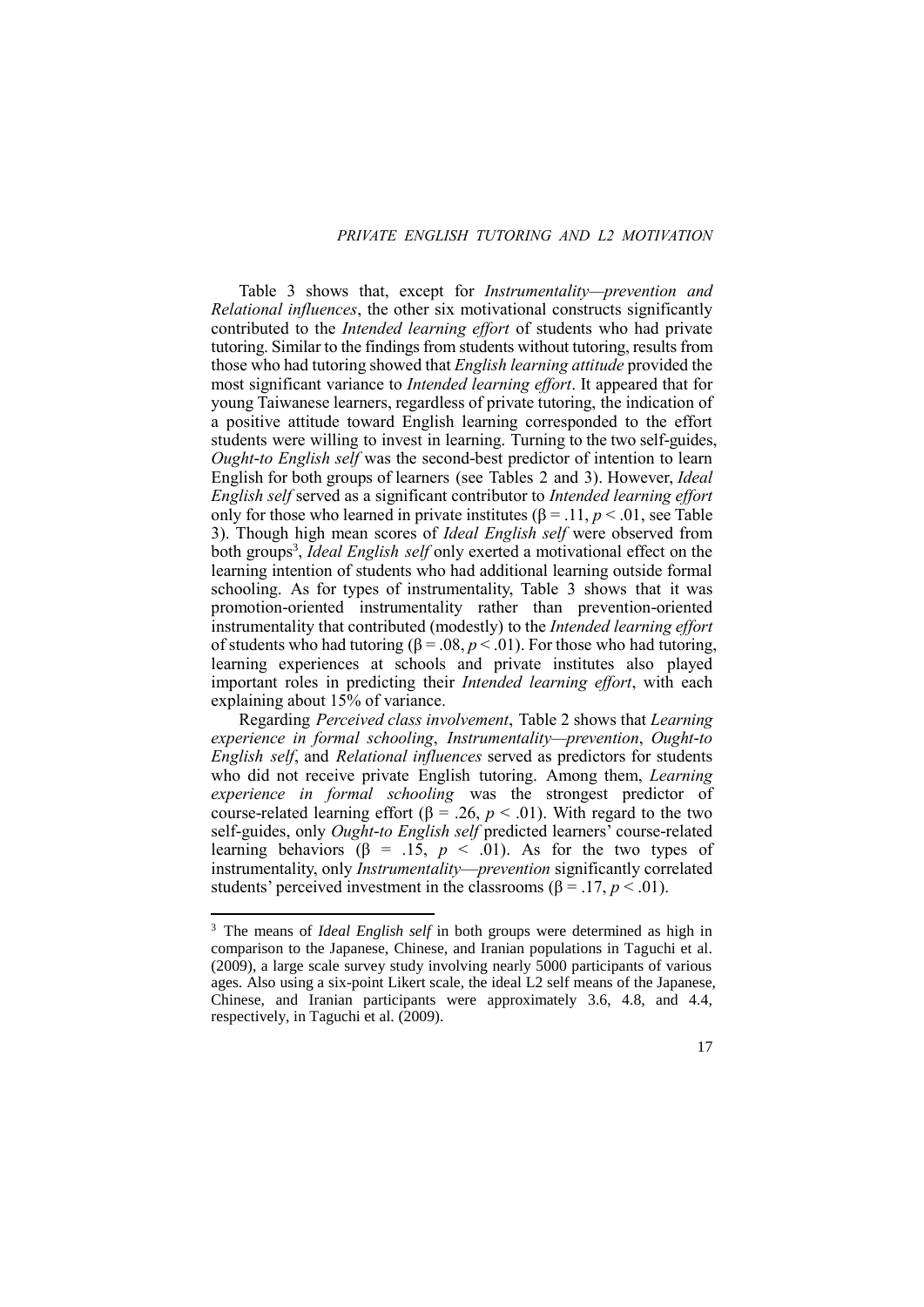18

Table 3 shows that learning experiences at school and in private tutoring both predicted the in-class investment of those who had private tutoring. Similar to the findings from students without tutoring, *Learning experience in formal schooling* served as the best predictor of in-class learning behaviors ( $\beta = .32$ ,  $p < .01$ ). While *Ought-to English self*, *Relational influences*, and *Instrumentality—prevention* were three critical factors in predicting the class investment of those without tutoring; English learning experiences, whether at school or in private tutoring, greatly predicted the classroom-related learning behaviors of those who received additional tutoring.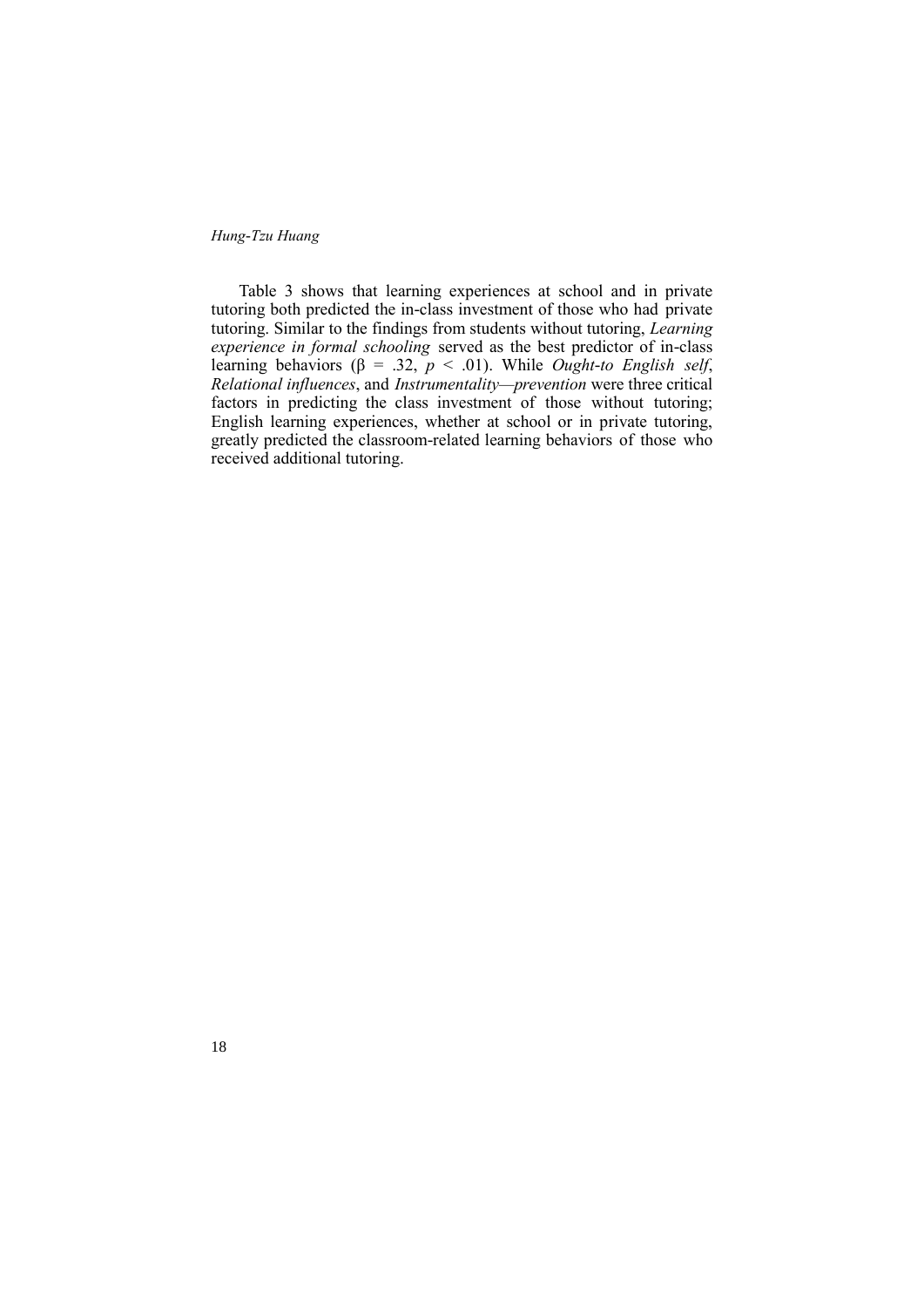# *PRIVATE ENGLISH TUTORING AND L2 MOTIVATION*

# Table 3

| Intended learning effort final model     |             |      |             |  |  |  |
|------------------------------------------|-------------|------|-------------|--|--|--|
| Motivational variables                   | <b>Beta</b> | S.E. | $Std.\beta$ |  |  |  |
| English learning attitude                | .35         | .03  | $.41*$      |  |  |  |
| Ought-to English self                    | .17         | .03  | $.17*$      |  |  |  |
| Learning experience in private tutoring  | .14         | .02  | $.16*$      |  |  |  |
| Learning experience in formal schooling  | .11         | .02  | $.14*$      |  |  |  |
| Ideal English self                       | .15         | .04  | $.11*$      |  |  |  |
| Instrumentality-promotion                | .10         | .03  | $.08*$      |  |  |  |
| Instrumentality-prevention               | .02         | .02  | .02         |  |  |  |
| Relational influences                    | .02         | .02  | .02         |  |  |  |
| Adjusted R square                        | .72         |      |             |  |  |  |
| Perceived class involvement final model  |             |      |             |  |  |  |
| Motivational variables                   | Beta        | S.E. | $Std.\beta$ |  |  |  |
| Learning experience in formal schooling  | .23         | .03  | $.32*$      |  |  |  |
| Learning experience in private tutoring  | .10         | .03  | $.13*$      |  |  |  |
| Ought-to English self                    | .09         | .05  | .09         |  |  |  |
| English learning attitude                | .07         | .04  | .09         |  |  |  |
| Instrumentality-prevention               | .06         | .03  | .07         |  |  |  |
| Instrumentality-promotion                | .04         | .05  | .04         |  |  |  |
| Relational influences                    | $-.02$      | .03  | $-.03$      |  |  |  |
| Ideal English self                       | $-.00$      | .05  | $-.00$      |  |  |  |
| Adjusted R square                        | .26         |      |             |  |  |  |
| Perceived voluntary learning final model |             |      |             |  |  |  |
| Motivational variables                   | Beta        | S.E. | $Std.\beta$ |  |  |  |
| Learning experience in private tutoring  | .23         | .04  | $.21**$     |  |  |  |
| English learning attitude                | .20         | .05  | $.19**$     |  |  |  |
| Learning experience in formal schooling  | .19         | .03  | $.19**$     |  |  |  |
| Ideal English self                       | .17         | .06  | .10         |  |  |  |
| Ought-to English self                    | .13         | .06  | .10         |  |  |  |
| Instrumentality-Promotion                | .06         | .06  | .04         |  |  |  |
| Relational influences                    | $-.02$      | .03  | $-.02$      |  |  |  |
| Instrumentality-Prevention               | $-.00$      | .04  | $-.00$      |  |  |  |
| Adjusted R square                        | .39         |      |             |  |  |  |
| <i>Note.</i> $p < .01$ .                 |             |      |             |  |  |  |

*Multiple Regression Analyses of Intended Learning Effort, Perceived Class Involvement, and Perceived Voluntary Learning: Students with Tutoring*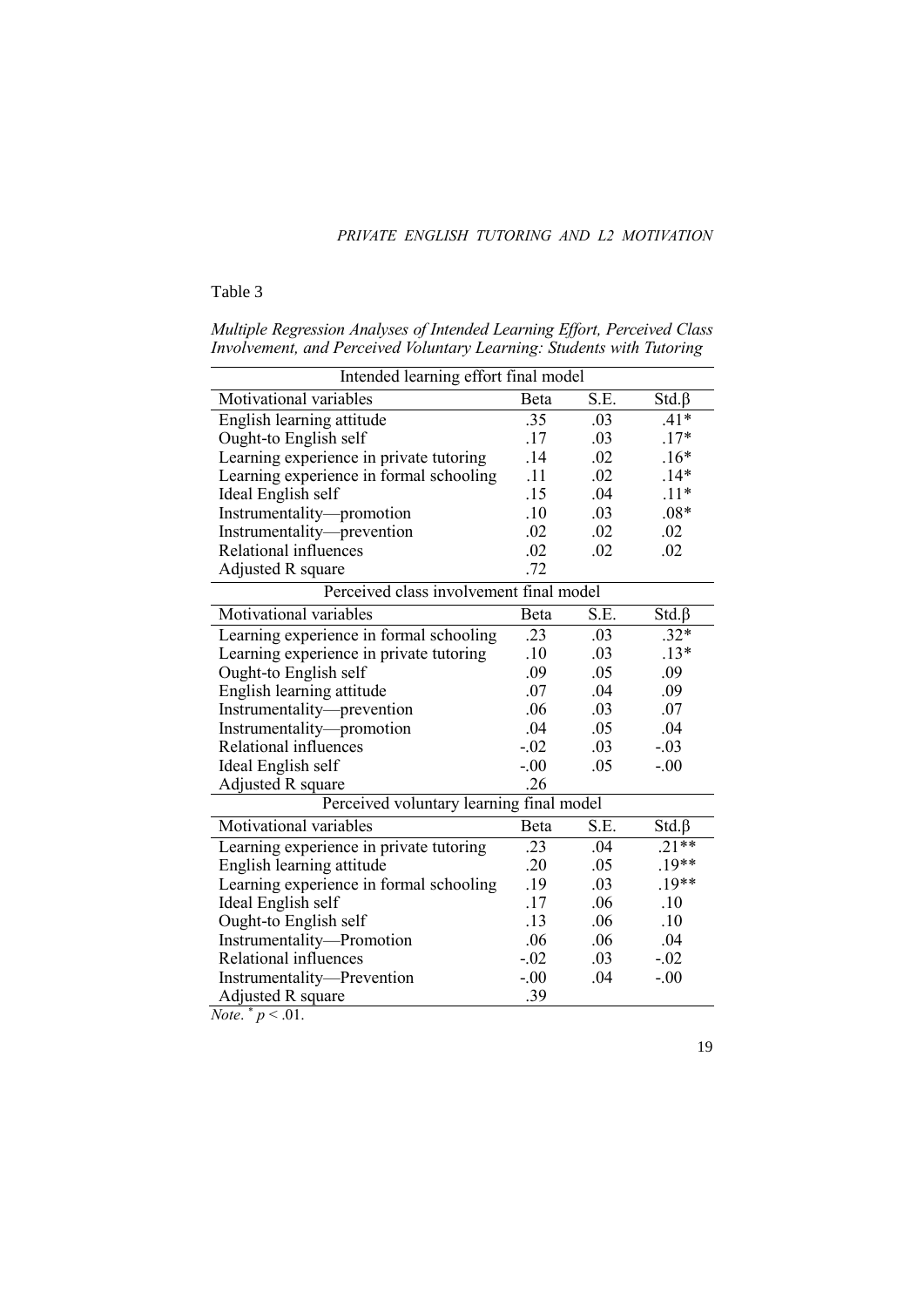As for *Perceived voluntary learning*, *English learning attitude* served as a predictor for voluntary learning behaviors in both groups (see Tables 2 and 3). The effect of *Ought-to English self* was only found in the sample of those who did not have tutoring ( $\beta = 0.20$ ,  $p < 0.01$ , see Table 2). For students who received tutoring, *English learning attitude* as well as students' learning experiences in both formal schooling ( $\beta$  = .21, *p* < .01) and private tutoring  $(\beta = .19, p < .01)$  served as prominent predictors (Table 3).

### **DISCUSSION**

The goal of the present study is to understand how self-related English learning motivation among Taiwanese adolescent learners differs between students who only receive English instruction in formal schooling and those who have additional private tutoring. It was found that students who received additional tutoring had a stronger intention to learn English and exhibited a higher frequency of English learning behaviors both in and out of school compared with those who only received English instruction in mainstream classrooms. Significant differences were also found in the motivational variables between the two groups of students. Regression analyses of the students' motivational profiles and self-conceptualization point to some similarities between the two groups, indicating that *Ought-to English self*, *English learning attitude*, and *English learning experiences* are prominent predictors of Taiwanese adolescent English learners' effort and investment in learning. At the same time, several salient differences between the two groups emerged. For students with no private after-school tutoring, the contribution of prevention-based instrumentality was found in their intention to invest learning effort and their perceived motivated learning behaviors. While the motivational power of *Ought-to English self* was observed in both groups, *Ideal English self* was only a pertinent contributory factor of intended effort in those who had private tutoring.

Contrary to previous studies that failed to validate the construct of the ought-to L2 self or found it to carry less weight in predicting motivated behaviors (e.g., Csizér & Kormos, 2009; Lamb, 2012), *Ought-to English self* was a prominent predictor of Taiwanese adolescent students' self-perceived effort investment in the present study. With or without private tutoring, young learners' externally sourced self-images served as a desired end state that energized motivated behaviors.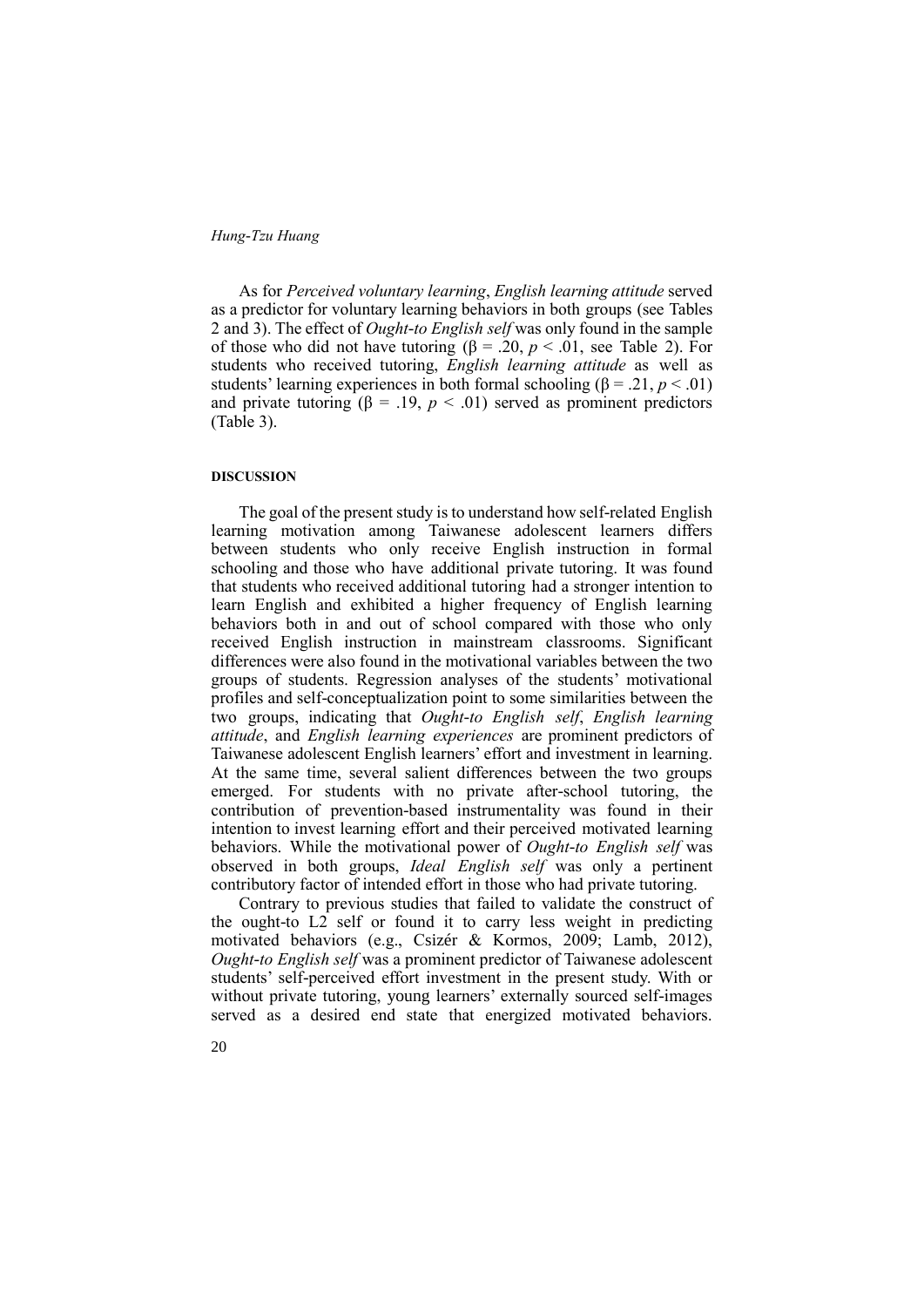Although the ought-to L2 self is often characterized in the literature as being less internalized, the imported sense of duty, responsibility, and obligation toward studying English is a powerful motivational force; learners in the present study were acutely aware of the critical role of English competence in their educational prospects.

It is also observed that the Taiwanese adolescent learners in the present study, having had private tutoring or not, had high mean scores of *Ideal English self*. This indicates that images of a capable English self are a part of these students' emerging identities. But beyond this commonality, only the *Ideal English self* of the private tutoring group showed any motivational capacity. Although the learners in the present study can form mental simulations of themselves as competent users of English, the type of self-image that leads to the regulation of goal-directed English learning behaviors is largely their imported self-guide (i.e., *Ought-to English self*). In discussing the prerequisites for self-guides as a motivational force, past literature has specified that the future self-guides need to be perceived as plausible, in harmony with an individual's self-concept, regularly activated, and accompanied with concrete strategies leading to a desired end state (Dörnyei & Ushioda, 2011). Moreover, motivational self-guides encompass mental imagery that is specific and detailed enough to evoke particular intentions and behaviors (You et al., 2016). Although the learners in the present study *can* imagine an *Ideal English self*, the imagery of becoming a successful English user is probably not yet lucid enough to be a "sensory experience of a future goal state"—in other words, involving imagined realities that can be seen, heard, felt, or tested (Dörnyei & Chan, 2013, p. 455). That is, although teenage learners in the present study were able to imagine themselves using English for communication in the future, details of the imagined scenarios—such as types of language use, interlocutors, and possible international social and vocational communicative contexts—were not tangible or readily available enough to channel motivated learning.

The English learning motivation of Taiwanese adolescent learners who have had English instruction only in the mainstream classrooms is more related to fulfilling obligations and avoiding negative outcomes than that of learners who have had additional out-of-school tutoring. The different predilections revealed in the instrumentality between the two groups may be partially attributed to the dominant exam-oriented instruction typical of secondary schools in Taiwan. With the high pressure,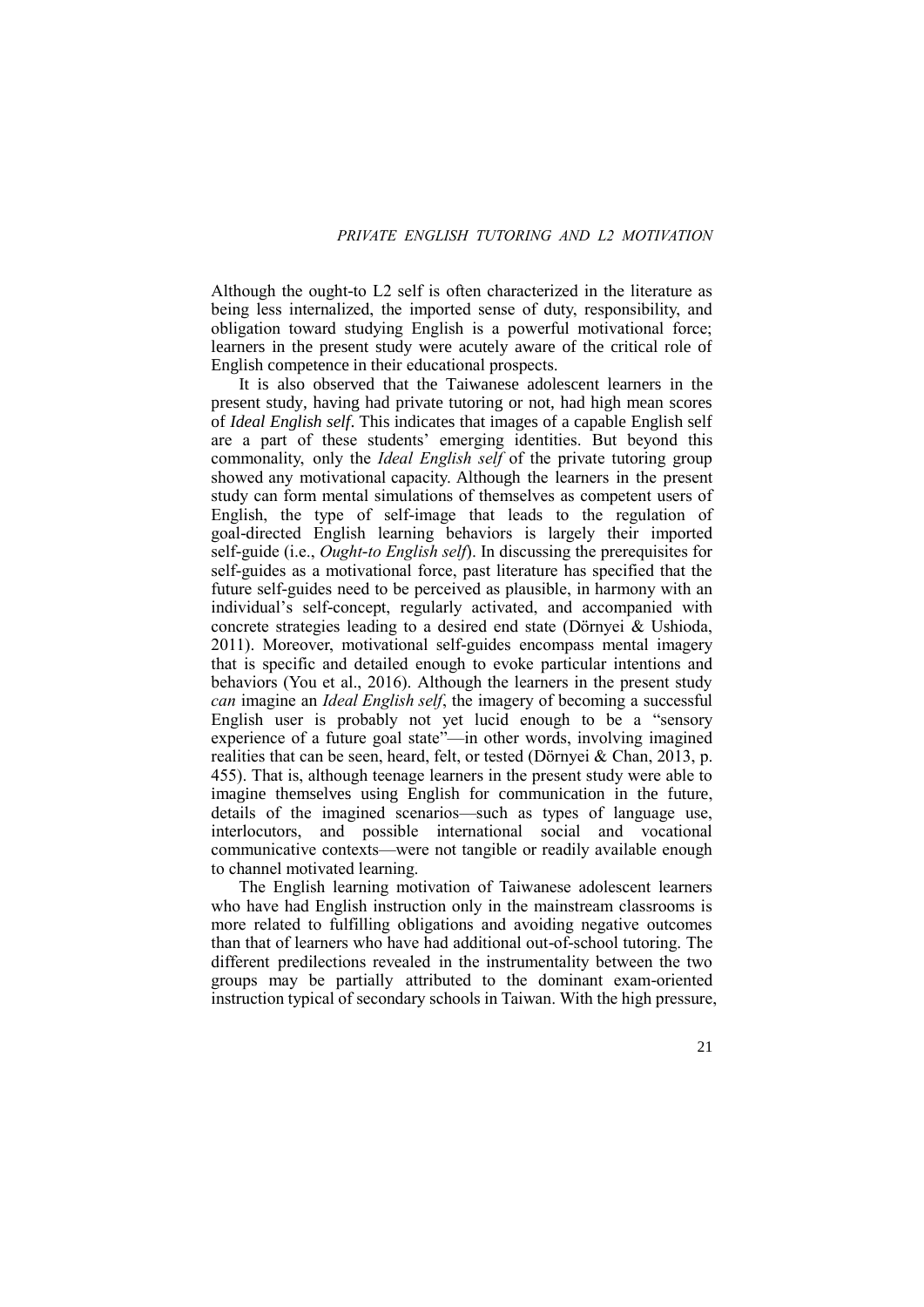limited time to complete courses, and constant tests and exams, learning in the mainstream classrooms is often highly competitive. Students with no additional after-school education are predominantly concerned with current obligations and the pressure of academic performance. To obtain or maintain security, they may feel the necessity to study English to avoid receiving poor grades, failing exams, and being considered a bad student. Comparatively, they approach English learning with a propensity for avoidance. That is, in order to fulfill their responsibilities, meet standards, and avoid possible negative outcomes, learners' prevention-oriented regulatory forces drive them to exhibit language learning intentions and motivated behaviors.

While promotion-based instrumentality is not a motivator for students who receive only formal English schooling, it is a pertinent predictor of the willingness of those who have additional private tutoring to invest effort. For students with tutoring, elevating English proficiency is an integral part of their personal advancement: entering prestigious universities, winning scholarships, landing dream jobs, and earning a decent living, for example. English learning is viewed not only as a duty or responsibility, but is a tool of communication vital to personal achievement. Because of the wide variation in quality and the discursive types of instruction in private tutoring that students experienced at the time of research, the comparatively more promotion-oriented instrumentality observed in those with private tutoring may be attributed to their additional exposure to English. Whether effective or not in promoting English proficiency, additional tutoring may allow students extra time and opportunity to find meaning in English learning and transform imposed dispositions into personally identified goals. Compared with their peers who only receive formal schooling, those with tutoring are exposed to more learning hours and the possibility of socializing with additional instructors, tutors, or more capable peers, who could serve as role models, demonstrating success through their use of language (or in examinations). Students with tutoring experiences may hear more stories of how competence in English provides access to academic and professional opportunities and may be more inclined to take goal-achieving approaches that are associated with personal growth.

In the literature on regulatory focus theory, Higgins (1997, 2011) explains that promotion- and prevention-focused motivational orientation predisposes individuals to distinct ways of perceiving goal pursuits, different emotional responses toward success and failure, and contrasting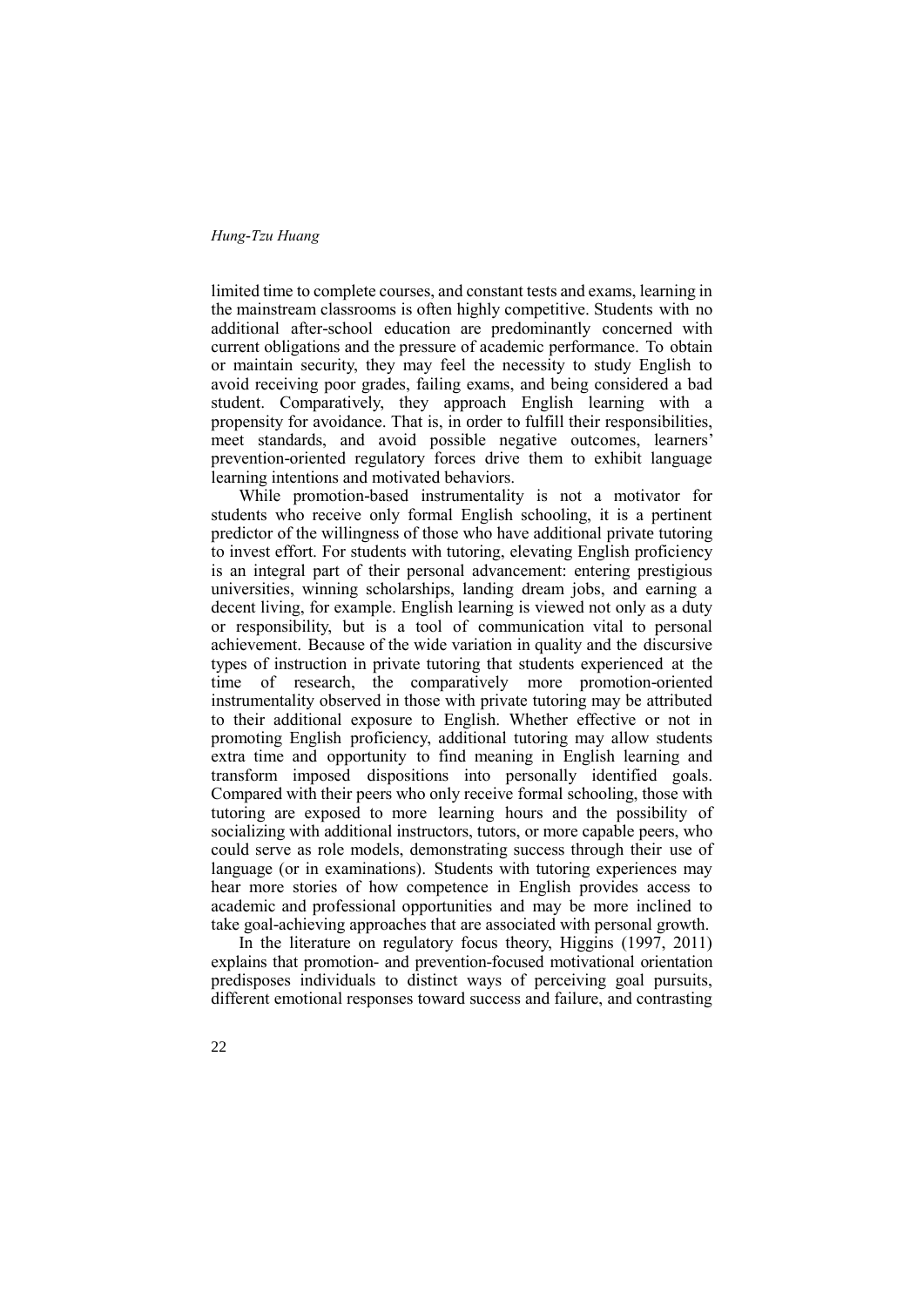strategy choices when striving to perform. Promotion- and prevention-focused orientations have their respective strengths and weaknesses in their resulting emotional responses and goal-achieving patterns (Higgins, 2011). Following this line of discussion, promotion and prevention-based instrumentality may both be needed for optimal language learning. In the present study, significantly higher levels of *Instrumentality*—*promotion* and *Instrumentality*—*prevention* were found in the group of students who received additional tutoring. This suggests that at the time of research, compared with those who only learned English in the mainstream classrooms, students with additional tutoring not only manifested stronger orientation in learning English for the purpose of pursing personal accomplishment, but also perceived a greater sense of obligation in elevating their English proficiency. For effective self-regulation, balance and constraints on both the promotionand prevention-focused systems are required to maintain persistence when pursuing goals (Higgins, 2000, 2011). In language learning, for example, prevention-focused concerns involving safety, caution, and sustained commitment may be more predominant when learners are dealing with high-stakes examinations. In contrast, more promotion-focused thinking, which endorses the consideration of alternative routes to success, may be more productive when planning for one's educational or career outlook. Effective self-regulation requires flexibility in shifting concerns between promotion- and prevention-focused instrumentality when approaching various tasks and "pursuing [short-term or long-term] goals using means that fit learners' underlying motivational orientation" (Scholer & Higgins, 2012, p. 80). In this sense, seeing the two types of instrumentality not as static and mutually exclusive entities, but as two evolving and dynamically related systems—a conceptualization compatible with the growing understanding of L2 motivation as a complex dynamic system (Dörnyei, Henry, & MacIntyre, 2014)—will shed light on future regulatory focus and investigations into L2 motivation.

It should be noted that although attendance of private tutoring seems to be related to young learners' motivation and perceived motivated behaviors, findings from the present study do not show a simple cause-and-effect relationship between private tutoring attendance and L2 motivation. In other words, it cannot be ascertained whether private tutoring experience is the cause of enhanced intention to invest effort and a more developed vision of the future or the outcome of promotion-focused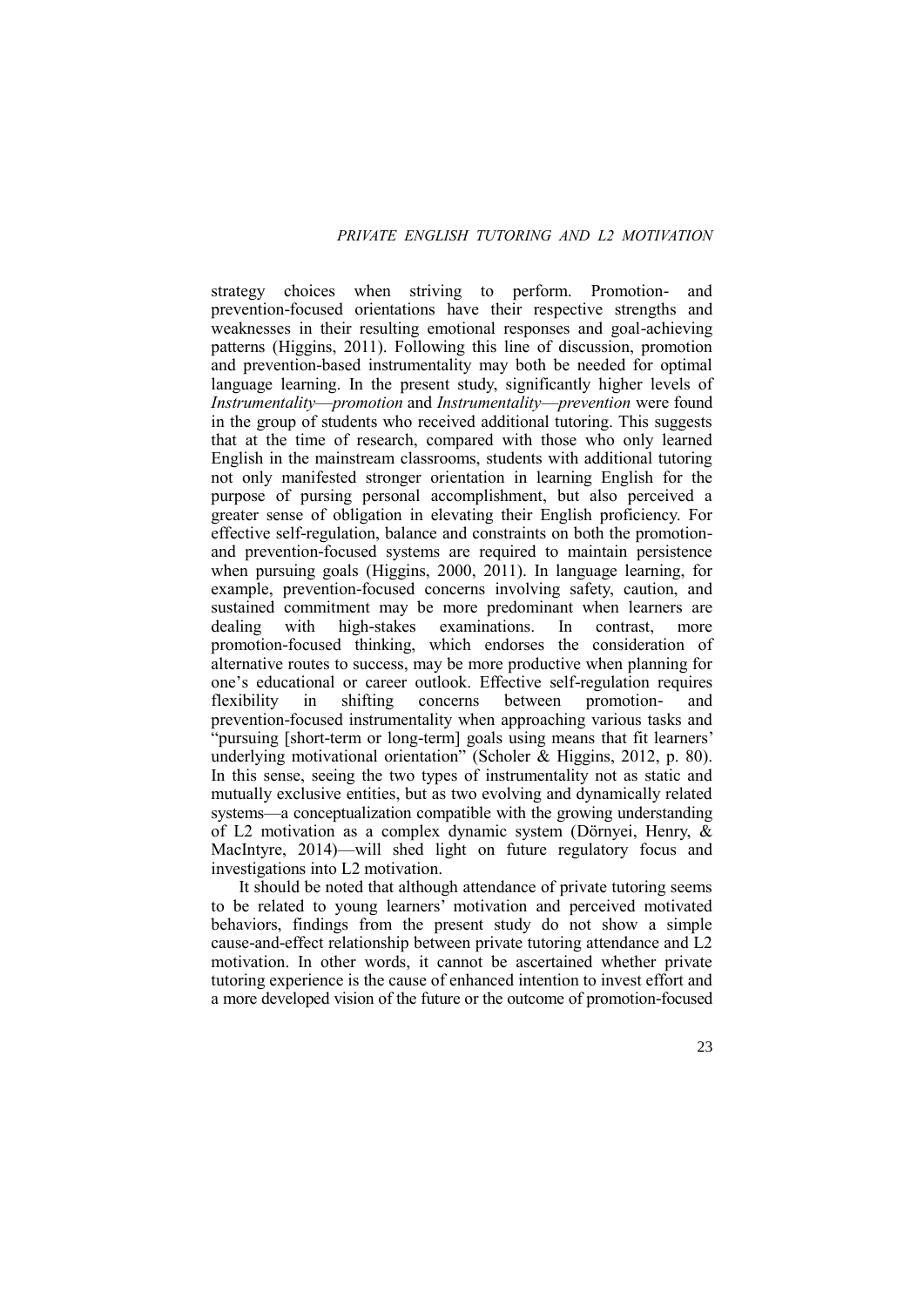instrumentality and an emerging self. In other words, learners who are highly motivated and have personal goals may view English learning as personally important and therefore seek private tutoring. Should this be the case, a concern arising from the findings of the present study is whether motivational disparities between those with and without private tutoring would lead to the phenomenon of "the better get better." Past private tutoring research exploring academic subjects such as mathematics has reported that in contexts where formal schooling is highly competitive, learning in the private sector is more popular among students with better academic achievement, stronger self-confidence, instrumental motivation, and ambition for academic success (Song et al., 2013). If students who are already highly motivated to learn English seek additional learning opportunities outside the mainstream, either voluntarily or with the support of family, it is very likely that their aspirations and emerging visions are frequently rehearsed and solidified through extensive goal-directed learning. The motivational gap between students with and without additional instruction may widen and have long-term effects, as those who struggle with low motivation due to a lack of rich learning experience may lose their competitive advantage as early as secondary school.

The significance of *English learning attitude* and *English learning experiences* in predicting effort and investment suggests that a positive attitude toward learning and one's experiences in the immediate learning context are salient motivators. These were as important as, if not more crucial than, future self-guides for the Taiwanese young adolescents of this study. Since an individual's capacity to envision a future self might only begin to emerge in adolescence (Dörnyei, 2009), the prominent role of positive learning experiences has been emphasized in past literature exploring adolescent English learners' motivation (e.g., Lamb, 2012). The consensus arising from research into adolescent learners seems to suggest that even with the differences observed between those with and without private tutoring, young English learners can be energized through well-designed curricula and tasks that facilitate intrinsic interests in English learning. The challenge for mainstream school teachers in Taiwan, or those in other similar exam-oriented learning settings, lies in creating engaging and enjoyable learning experiences within a context of ongoing competition. Teachers in the mainstream may need to prioritize the curricular goals to help young adolescent learners cope with academic pressure and transform obligations into personally identified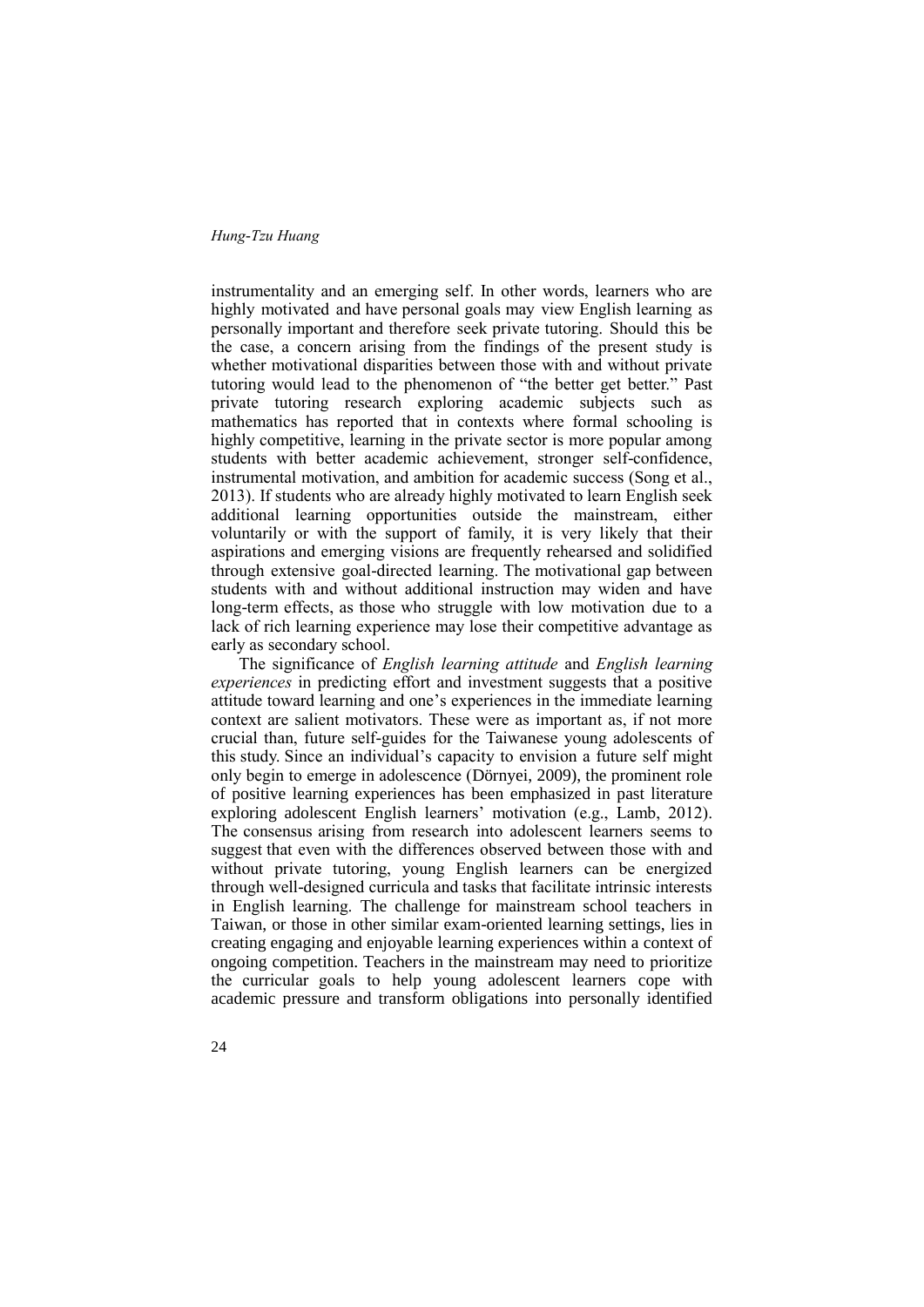goals, thereby promulgating the relevance of English to students' futures.

The differential motivational characteristics of students with and without tutoring suggest that private tutoring plays a role in adolescent learners' self-related motivation. Moreover, the importance of favorable English learning experiences and attitudes in predicting motivated behaviors entails that it is vital for future L2 motivation studies to examine language learners' learning experiences in diverse contexts. How young learners find congruence in their sense of self when facing dissonances between learning in the mainstream, where there are various levels of competition, and learning in the private sector, where English learning is commoditized, may be fruitfully explored through a longitudinal qualitative approach that documents the complex reality of learning experiences from the eyes of learners. Such exploration might improve our understanding of how individuals interpret learning experiences and perceive affordances across contexts—specifically, how meanings ascribed to goal pursuits and self-regulatory efforts in one setting are recursively carried to and implicated in another to inform identity formation. The question of whether or to what extent private tutoring is in competition with and/or impacts the mainstream classroom can best be answered through longitudinal designs with a temporal perspective on motivational processes.

#### **LIMITATIONS AND IMPLICATIONS**

As suggested above, one limitation of the present study is that those with promotional instrumentality and personalized goals in English learning may perceive English as personally important and therefore seek private tutoring. Moreover, the students with private tutoring experiences may be from families of better socioeconomic resources and have parents who placed high regard on English learning. Students' family background and parents' willingness to send their children for private tutoring may be a deciding reason in whether young adolescent students receive private English tutoring. To be sure, no causality in the effectiveness of private tutoring can be assumed. Yet, it does seem that private tutoring has a role in influencing adolescent learners' English learning motivation. While past literature has reported that private tutoring creates a disparity in English proficiency among secondary students in Taiwan, this study further suggests that participation in private English tutoring itself may be a key factor in students' differing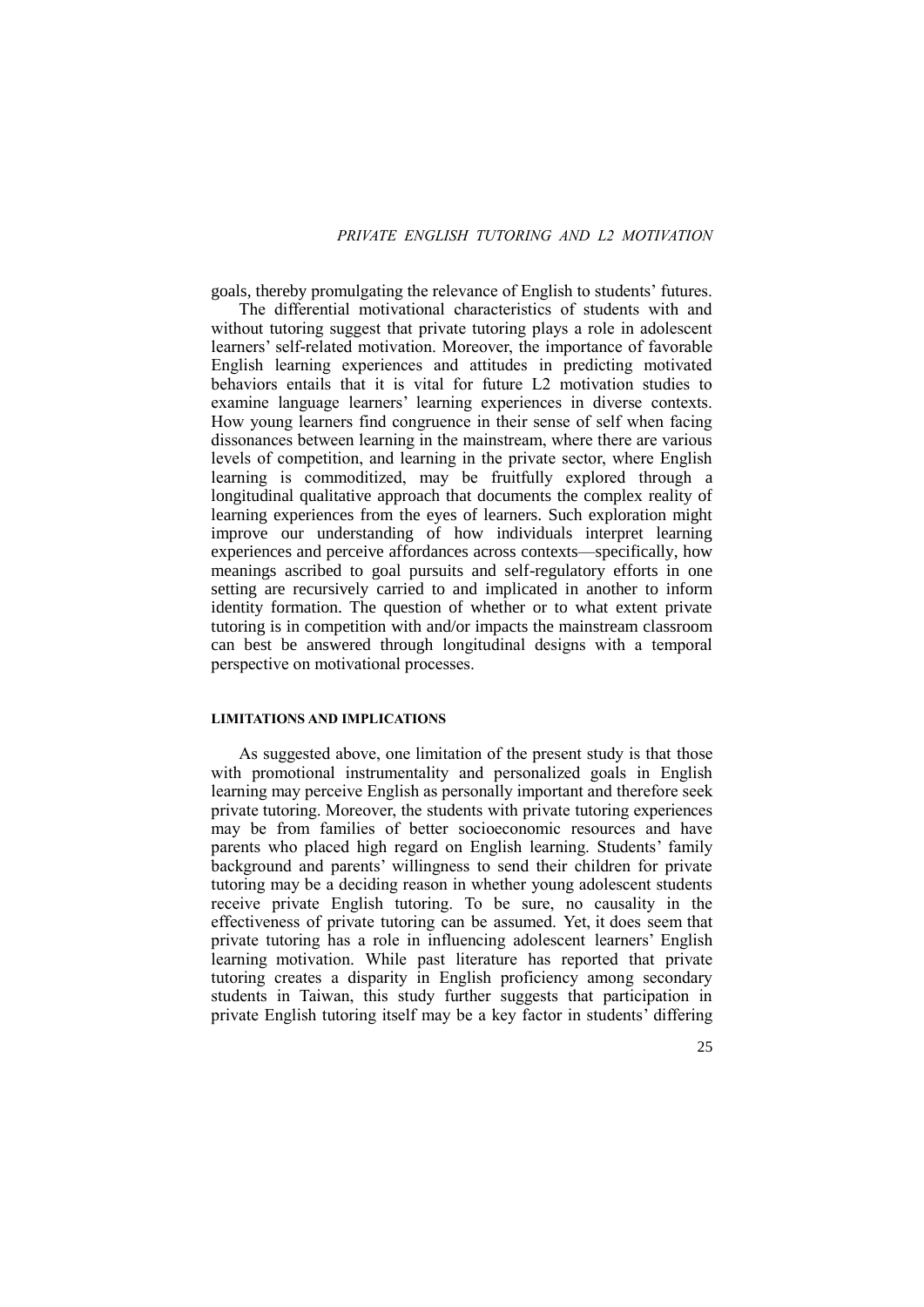motivational dispositions. It remains to be explored whether the difference in self-related motivation observed between those in the study with and without tutoring will grow wider and eventually contribute to a greater disparity in English proficiency.

Another limitation that needs to be recognized is the history of learning in the private sector. The current study considered adolescent learners' learning within the past 12 months. That is, the grouping variable was determined based on whether secondary students received private English tutoring within the past 12 months. Although the decision was made so that results would be comparable to past quantitative shadow education studies (e.g., Bray & Kobakhidze, 2015; Zhan et al., 2013), it may be that students received some form of private English tutoring in their primary years. Consideration of students' full history of private tutoring may be useful in future investigations, as "English learning in the early years … appears to be conducive to setting the stage for forming learners' ideal L2 selves" (Miyahara, 2014, p. 228).

Private English tutoring in Taiwan embraces a broad range of modes. While the current study contributes to the literature by delineating the self-related motivational differences between secondary students with and without additional instruction, the varying nature in content and quality of private tutoring was not within its scope. In today's ever diversifying private sector, it remains to be investigated how language learners come to pursue their desired identities from accumulated experiences across learning contexts. For example, in private tutoring with large classes, teacher-centered instruction of examination strategies may provide different grounds for a teenage learner's self-image to emerge from tutoring that takes the form of small conversational English classes aiming to provide communicative opportunities. As private English tutoring remains to be fully documented and theorized, future inquiries could benefit from not only investigating the quality and effectiveness of various modes of private tutoring, but also comparing how teaching approaches such as form-focused instruction or communicative tasks (e.g. information gap tasks) are implemented in the mainstream and in the private sector to enhance learning motivation. Moreover, as some private tutoring organizations are known for their specialty in teaching examination skills and strict regulation of learning content and schedules, it is likely that such instruction may deprive students of the opportunities to practice self-regulation and autonomous learning, resulting in subsequent reduced ownership of English learning.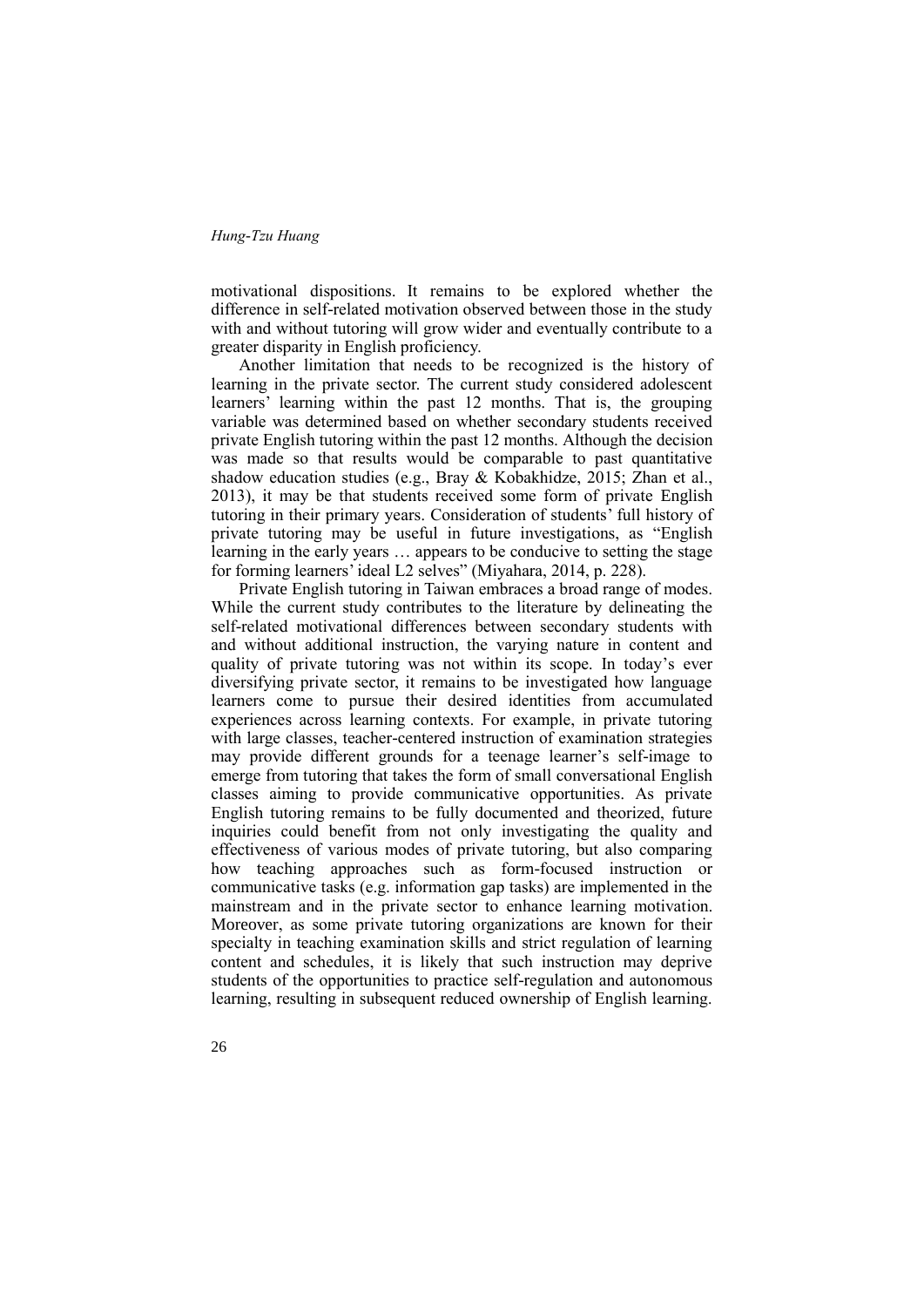Indeed, the influences of private tutoring experiences on language learning motivation can only be comprehensively captured through a longitudinal perspective.

A pedagogical challenge implicated in the present study is to find ways to nurture and maintain young learners' developing conceptions of themselves as competent English users in formal schooling. In doing this, teachers may need to first understand students' identity concerns, including their current self-concept beliefs and the kinds of learning experiences, both in mainstream and private institutes, in which the students are engaging. Reflective exercises (e.g., written narratives or paired discussions) requiring students to relate their learning experiences across different contexts to their level of interest and motivation toward English learning, their short-term and long-term goals, and their effort investment would provide invaluable access to understanding students' identity concerns and lived experiences (Mercer, 2011). Though we have yet to find out the impact of private English tutoring on mainstream English learning, its growing popularity has made it critical for teachers in the mainstream to take into consideration their students' past and current private tutoring experiences so they can better help students negotiate the boundaries of in- and out-of-school learning while they envisage a plausible future self.

It should be emphasized that this article does not intend to problematize teaching practices in the mainstream nor endorse the value of private tutoring. Rather, it sees the motivational disparity among differential learning experiences as worrying evidence of possible social stratification and unequal access to educational resources. Echoing Hamid et al. (2009) and Yung (2015), private English tutoring is in need of substantial research, and TESOL as a field should remain aware of this industry. In the present study, almost half of the students from public secondary schools across Taiwan were undertaking private English tutoring, and this learning cannot be overlooked if the nature of students' English learning experiences is to be understood in an era of language globalization. Further research into the interaction of learning experiences in mainstream schooling and in the private sector may uncover how learning motivation develops under disparate settings, thereby giving policymakers a yardstick with which to establish regulations for private tutoring.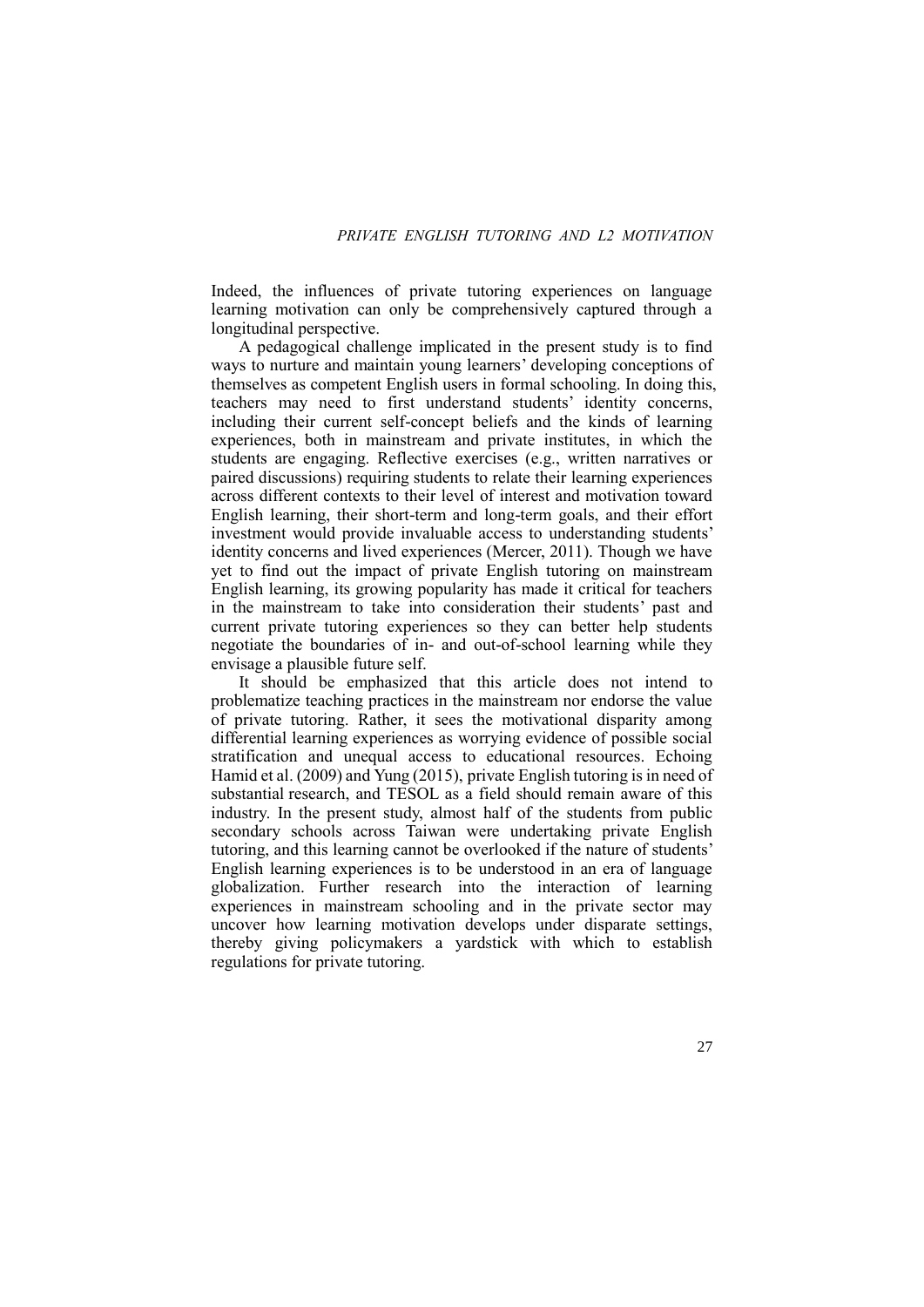### **REFERENCES**

- Aurini, J., Davies, S., & Dierkes, J. (Eds.). (2013). *Out of the shadows: The global intensification of supplementary education*. Bingley, UK: Emerald.
- Baker, D., Akiba, M., LeTendre, G., & Wiseman, A. (2001). Worldwide shadow education: Outside-school learning, institutional quality of schooling, and cross-national mathematics achievement. *Educational Evaluation and Policy Analysis*, *23*, 1-17.
- Boo, Z., Dörnyei, Z., & Ryan, S. (2015). L2 motivation research 2005-2014: Understanding a publication surge and a changing landscape. *System*, *55*, 145-157.
- Bray, M. (2006). The impact of shadow education on student academic achievement: Why the research is inconclusive and what can be done about it. *Asia Pacific Education Review*, *15*, 381-389.
- Bray, M. (2009). *Confronting the shadow education system: What government policies for what private tutoring?* Paris, France: International Institute for Educational Planning, UNESCO.
- Bray, M., & Kobakhidze, M. N. (2015). Evolving ecosystems in education: The nature and implications of private supplementary tutoring in Hong Kong. *Prospects*, *45*, 465-481.
- Bray, T. M., & Kwo, O. W. Y. (2014). *Regulating private tutoring for public good: Policy options for supplementary education in Asia*. Hong Kong: UNESCO and Comparative Education Research Centre, Hong Kong University.
- Chang, V. W. (2006). 台灣的英語教育:現況與省思 [English language education in Taiwan: A comprehensive survey]. *Journal of Educational Resources and Research*, *69*, 129-144.
- Chang, Y. F. (2008). Parents' attitudes toward the English education policy in Taiwan. *Asia Pacific Education Review*, *9*, 423-435.
- Chen, I. W. L., & Hsieh, J. J. C. (2011). English language in Taiwan: An examination of its use in society and education in schools. In A. Feng (Ed.), *English language education across Greater China* (pp. 70-94). New York: Multilingual Matters.
- Chung, I. F., & Huang, Y. C. (2010). English is not easy, but I like it: An exploratory study of English learning attitudes amongst elementary school students in Taiwan. *Educational Studies*, *36*, 441-445.
- Coniam, D. (2014a). How much do students benefit from attending private tutorial schools? A case study of the Hong Kong shadow education system. In D. Caniam (Ed.), *English language education and assessment* (pp. 103-119). Singapore: Springer.
- Coniam, D. (2014b). Private tutorial schools in Hong Kong: An examination of the perceptions of public examination re-takers. *The Asia-Pacific Education Researcher*, *23*, 379-388.
- Csizér, K., & Dörnyei, Z. (2005). Language learners' motivational profiles and their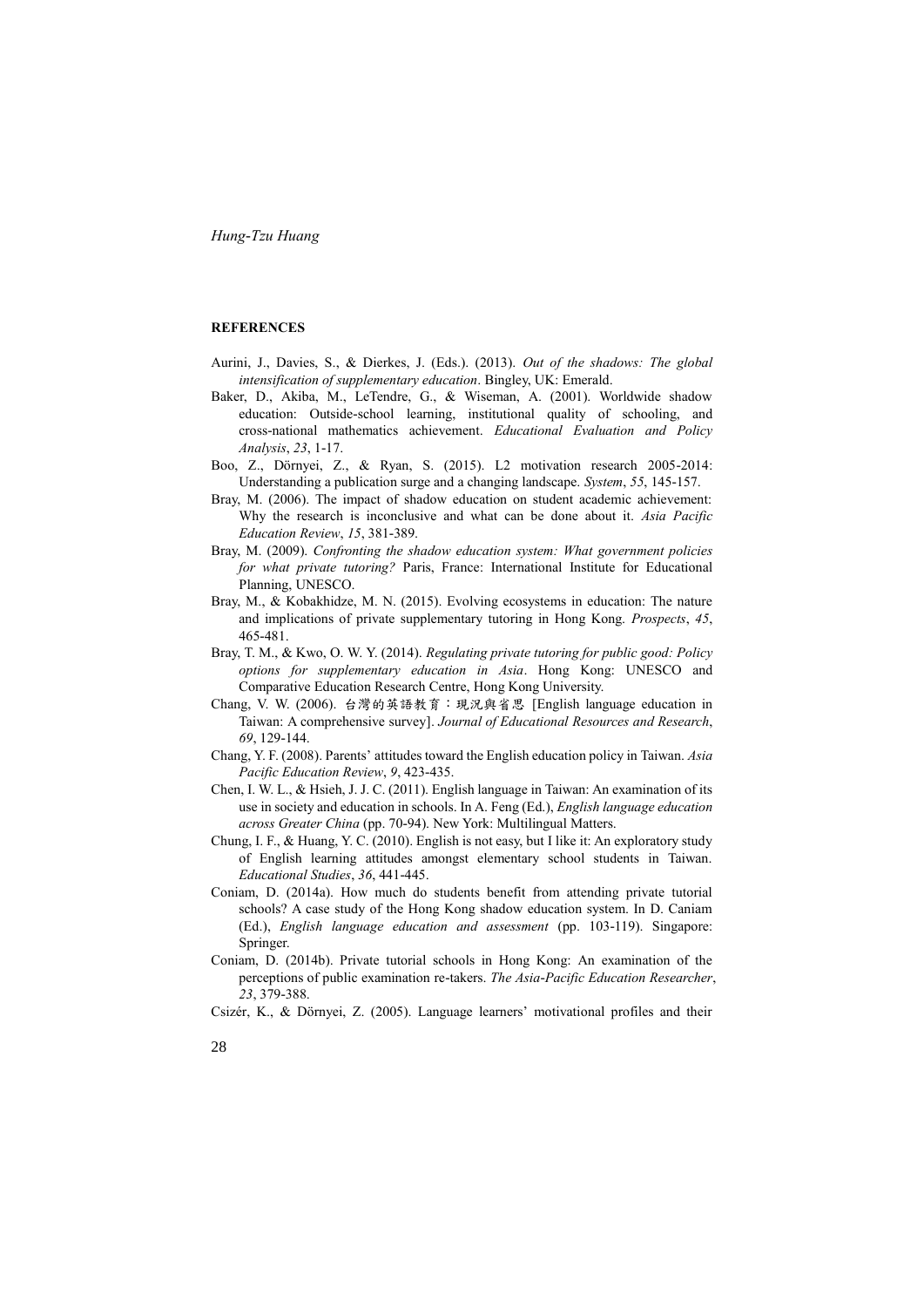motivated learning behavior. *Language Learning*, *55*, 613-659.

- Csizér, K., & Kormos, J. (2009). Learning experiences, selves and motivated learning behavior: A comparative analysis of structural models for Hungarian secondary and university learners of English. In Z. Dörnyei & E. Ushioda (Eds.), *Motivation, language identity and the L2 self* (pp. 66-97). Bristol, UK: Multilingual Matters.
- Csizér, K., & Lukács, G. (2010). The comparative analysis of motivation, attitudes and selves: The case of English and German in Hungary. *System*, *38*, 1-13.
- Deci, E. L., & Ryan, R. M. (1985). *Intrinsic motivation and self-determination in human behavior*. New York: Plenum Press.
- Dörnyei, Z. (2005). *The psychology of the language learner: Individual differences in second language acquisition*. Mahwah, NJ: Erlbaum.
- Dörnyei, Z. (2009). The L2 motivational self system. In Z. Dörnyei & E. Ushioda (Eds.), *Motivation, language identity and the L2 self* (pp. 9-42). Bristol, UK: Multilingual Matters.
- Dörnyei, Z., & Chan, L. (2013). Motivation and vision: An analysis of future L2 self images, sensory styles, and imagery capacity across two target languages. *Language Learning*, *63*, 437-462.
- Dörnyei, Z., Henry, A., & MacIntyre, P. D. (Eds.). (2014). *Motivational dynamics in language learning*. Bristol, UK: Multilingual Matters.
- Dörnyei, Z., & Ushioda, E. (2009). *Motivation, language identity and the L2 self*. Clevedon, UK: Multilingual Matters.
- Dörnyei, Z., & Ushioda, E. (2011). *Teaching and researching motivation*. Harlow, UK: Longman.
- Gardner, R. C., & Lambert, W. E. (1972). *Attitudes and motivation in language learning*. Rowley, MA: Newbury House.
- Hamid, M. O., Sussex, R., & Khan, A. (2009). Private tutoring in English for secondary school students in Bangladesh. *TESOL Quarterly*, *43*, 281-308.
- Henry, A. (2009). Gender differences in compulsory school pupils' L2 self-concepts: A longitudinal study. *System*, *37*, 177-193.
- Higgins, E. T. (1988). Promotion and prevention: Regulatory focus as a motivational principal. *Advances in Experimental Social Psychology*, *30*, 1-46.
- Higgins, E. T. (1997). Beyond pleasure and pain. *American Psychologist*, *52*, 1280-1300.
- Higgins, E. T. (2000). Making a good decision: Value from fit. *American Psychologist*, *55*, 1217-1230.
- Higgins, E. T. (2011). *Beyond pleasure and pain: How motivation works*. New York: Oxford University Press.
- Huang, H. T., & Chen, I. L. (2017). L2 selves in motivation to learn English as a foreign language: The case of Taiwanese adolescents. In M. Apple, D. da Silva, & T. Fellner (Eds.), *L2 selves and motivations in Asian contexts* (pp. 51-69). Bristol, UK: Multilingual Matters.
- Huang, H. T., Hsu, C. C., & Chen, S. W. (2015). Identification with social role obligations, possible selves, and L2 motivation in foreign language learning. *System*, *51*, 28-38.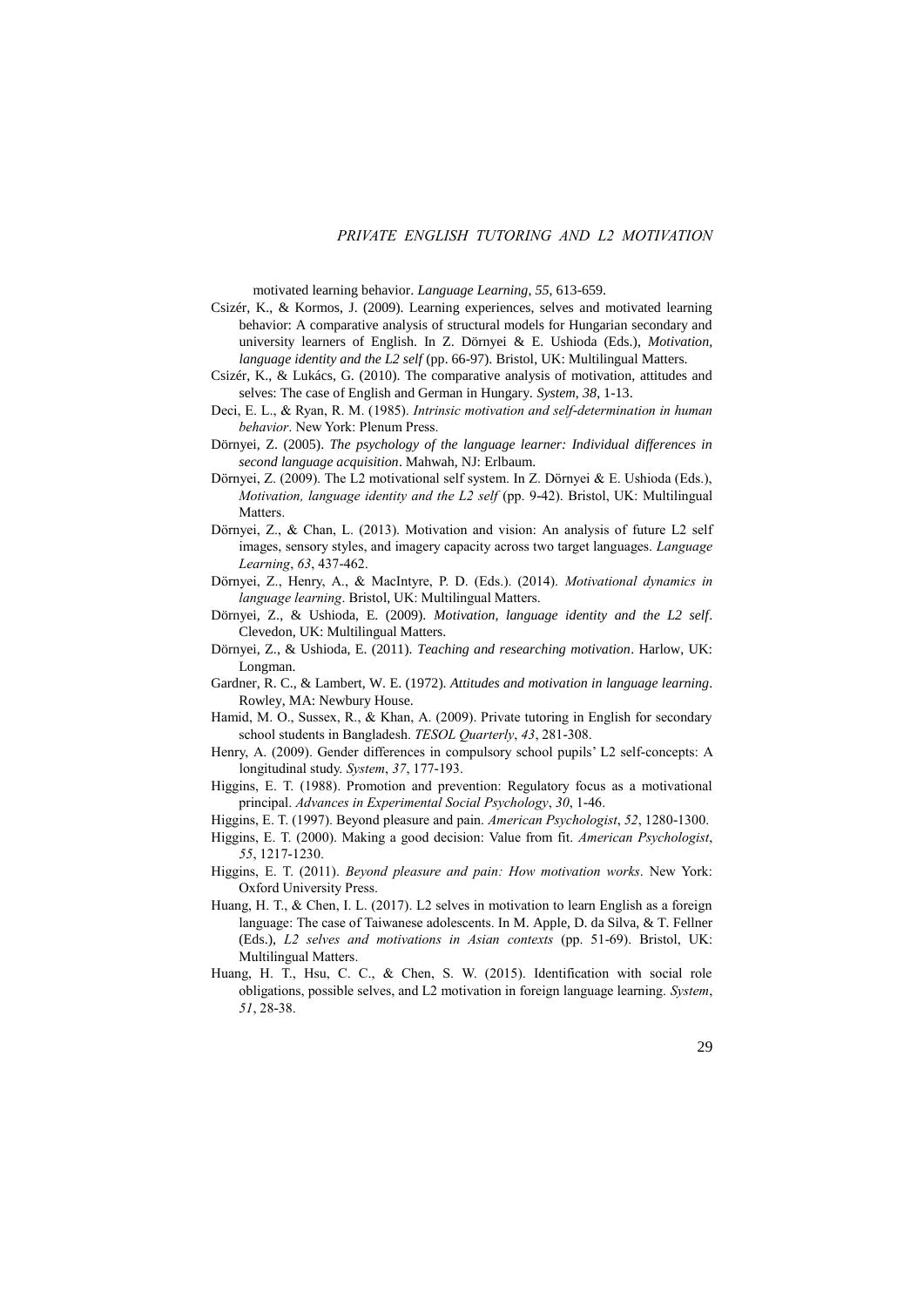- Kenayathulla, H. (2013). Household expenditures on private tutoring: Emerging evidence from Malaysia. *Asia Pacific Education Review*, *14*, 629-644.
- Kim, T. Y. (2012). The L2 motivational self system of Korean EFL students: Cross-grade survey analysis. *English Teaching*, *67*, 29-56.
- Kim, Y. K., & Kim. T. Y. (2012). Korean secondary school of students' L2 learning motivation: Comparing L2 motivational self system with socio-educational model. *English Language & Literature Teaching*, *18*, 1-18.
- Kormos, J., & Csizér, K. (2008). Age-related differences in the motivation of learning English as a foreign language: Attitudes, selves and motivated learning behavior. *Language Learning*, *58*, 327-355.
- Kozar, O., & Sweller, N. (2014). An exploratory study of demographics, goals and expectations of private online language learners in Russia. *System*, *45*, 39-51.
- Lamb, M. (2012). A self system perspective on young adolescents' motivation to learn English in urban and rural settings. *Language Learning*, *62*, 997-1023.
- Lee, W. R. (2007). 初探台灣英語教育之現況與困境 [A first investigation into Taiwan's English education: Its current situation and dilemma]. *Language, Literacy Studies and International Studies: An International Journal*, *4*, 95-107.
- Lee, B. (2010). The pre-university English-educational background of college freshmen in a foreign language program: A tale of diverse private education and English proficiency. *Asia Pacific Education Review*, *11*, 69-82.
- Liu, J. (2012). Does cram schooling matter? Who goes to cram schools? Evidence from Taiwan. *International Journal of Educational Development*, *32* 46-52.
- Magid, M. (2009). The L2 motivational self system from a Chinese perspective: A mixed methods study. *Journal of Applied Linguistics*, *6*, 69-90.
- Mercer, S. (2011). *Towards an understanding of language learner self-concept*. London, UK: Springer.
- Miyahara, M. (2014). Emerging self-identities of second language learners: Emotions and the experiential profile of identity construction. In K. Csizér & M. Magid (Eds.), *The impact of self-concept on language learning* (pp. 206-231). Bristol, UK: Multilingual Matters.
- Papi, M. (2010). The L2 motivational self system, L2 anxiety, and motivated behavior: A structural equation modeling approach. *System*, *38*, 467-479.
- Papi, M., & Teimouri, Y. (2012). Dynamics of selves and motivation: A cross-sectional study in the EFL context of Iran. *International Journal of Applied Linguistics*, *22*, 287-309.
- Ryan, S. (2009). Self and identity in L2 motivation in Japan: The ideal L2 self and Japanese learners of English. In Z. Dörnyei & E. Ushioda (Eds.), *Motivation, language identity and the L2 self* (pp. 120-143). Bristol, UK: Multilingual Matters.
- Scholer, A., & Higgins, E. T. (2012). Too much of a good thing? Trade-offs in promotion and prevention focus. In R. Ryan (Ed.), *The Oxford handbook of human motivation* (pp. 65-84). New York: Oxford University Press.
- Shah, J., & Higgins, E. T. (2001). Regulatory concerns and appraisal efficiency: The general impact of promotion and prevention. *Journal of Personality and Social*
- 30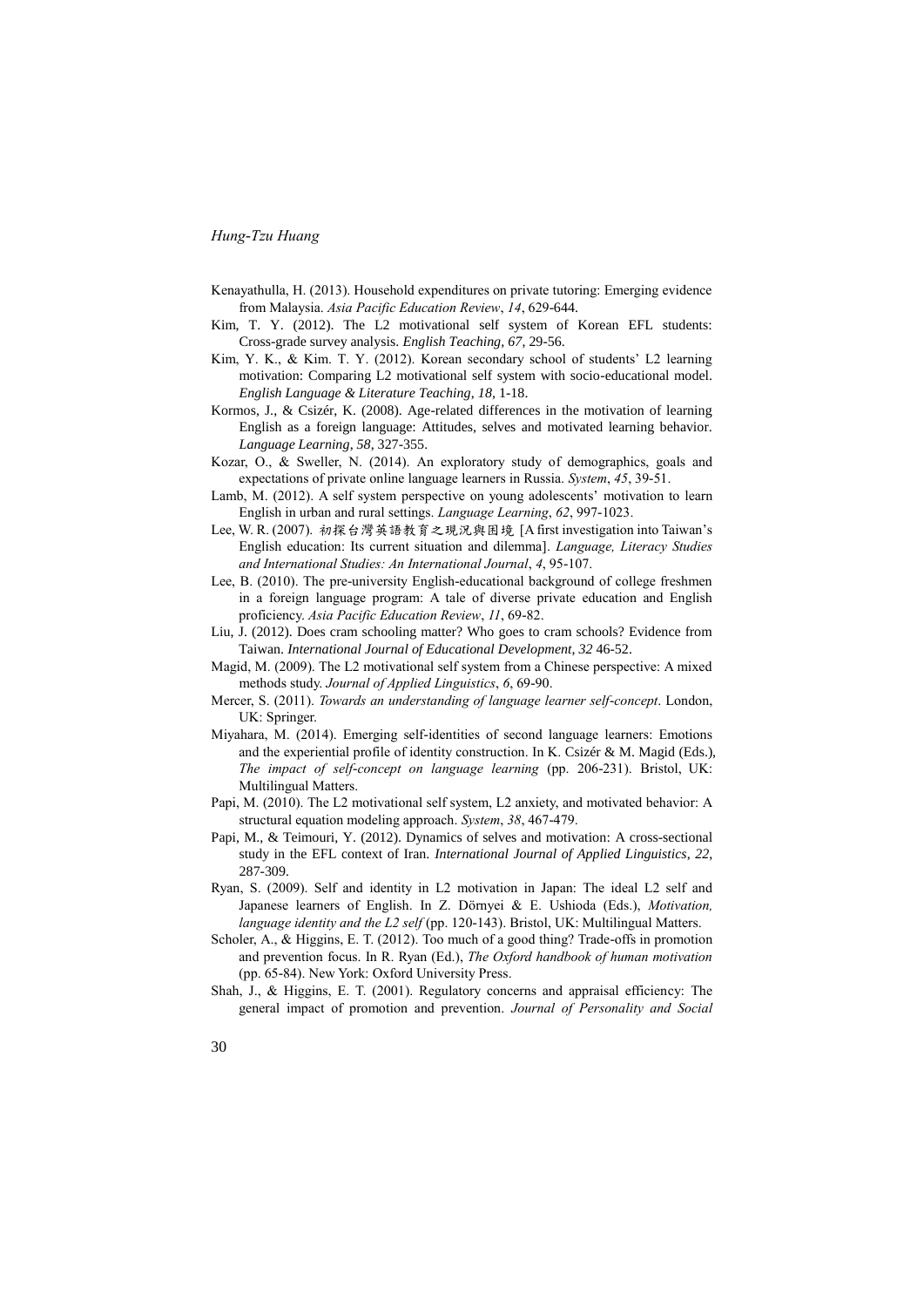*Psychology*, *80*, 693-705.

- Song, K. O., Park, H. J., & Sang, K. A. (2013). A cross-national analysis of the student-and school-level factors affecting the demand for private tutoring. *Asia Pacific Education Review*, *14*, 125-139.
- Su, S. F. (2001). 我國國中英語教學革新現況調查研究 [A survey study of instructional innovation: Focusing on English teaching in junior high schools in Taiwan]. *English Teaching & Learning*, *26*(*1*), 28-48.
- Taguchi, T. (2013). Motivation, attitudes and selves in the Japanese context: A mixed method approach. In M. Apple, D. Da Silva, & T. Fellner (Eds.), *Language learning motivation in Japan* (pp. 169-188). New York: Multilingual Matters.
- Taguchi, T., Magid, M., & Papi, M. (2009). The L2 motivational self system among Japanese, Chinese and Iranian learners of English: A comparative study. In Z. Dörnyei, & E. Ushioda (Eds.), *Motivation, language identity and the L2 self* (pp. 66-97). Bristol, UK: Multilingual Matters.
- Tse, S. K. (2014). To what extent does Hong Kong primary school students' Chinese reading comprehension benefit from after-school private tuition? *Asia Pacific Education Review*, *15*, 283-297.
- You, C. J., Dörnyei, Z., & Csizér, K. (2016). Motivation, vision, and gender: A survey of learners of English in China. *Language Learning*, *66*, 94-123.
- Yung, K. W. H. (2015). Learning English in the shadows: Understanding Chinese learners' experiences of private tutoring. *TESOL Quarterly*, *49*, 707-732.
- Zhan, S., Bray, M., Wang, D., Lykins, C., & Kwo, O. (2013). The effectiveness of private tutoring: Students' perceptions in comparison with mainstream schooling in Hong Kong. *Asia Pacific Education Review*, *14*, 495-509.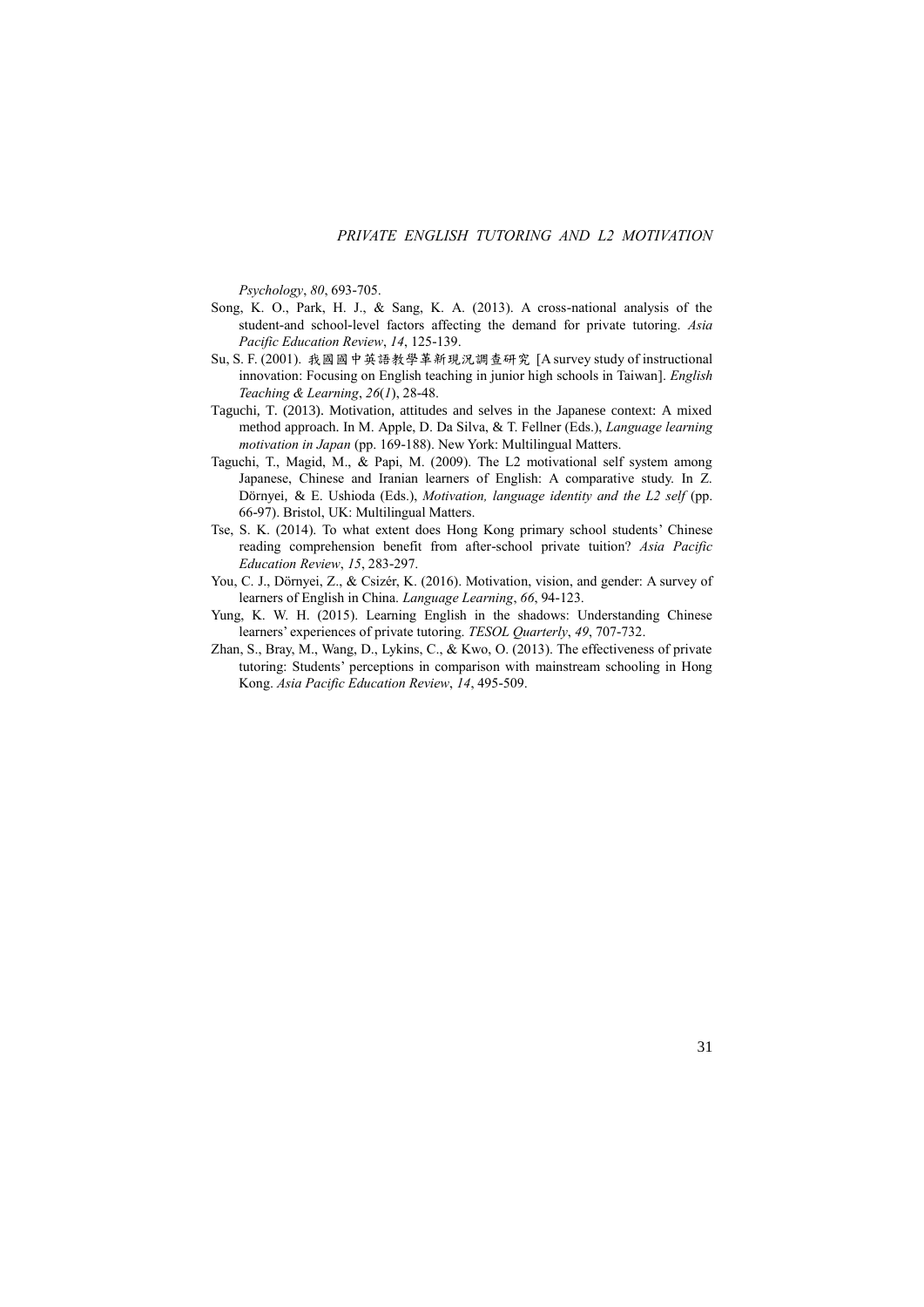### *ACKNOWLEDGMENT*

This study was supported by the Ministry of Science and Technology (104-2410-H-007 -035-). The author would like to thank the anonymous reviewers for their comments on the manuscript.

#### *CORRESPONDENCE*

*Hung-Tzu Huang, Department of Foreign Languages and Literature, National Tsing Hua University, Hsinchu, Taiwan E-mail address: hthuang@mx.nthu.edu.tw*

### *PUBLISHING RECORD*

*Manuscript received: July 18, 2016; Revision received: September 20, 2016; Manuscript accepted: September 29, 2016.*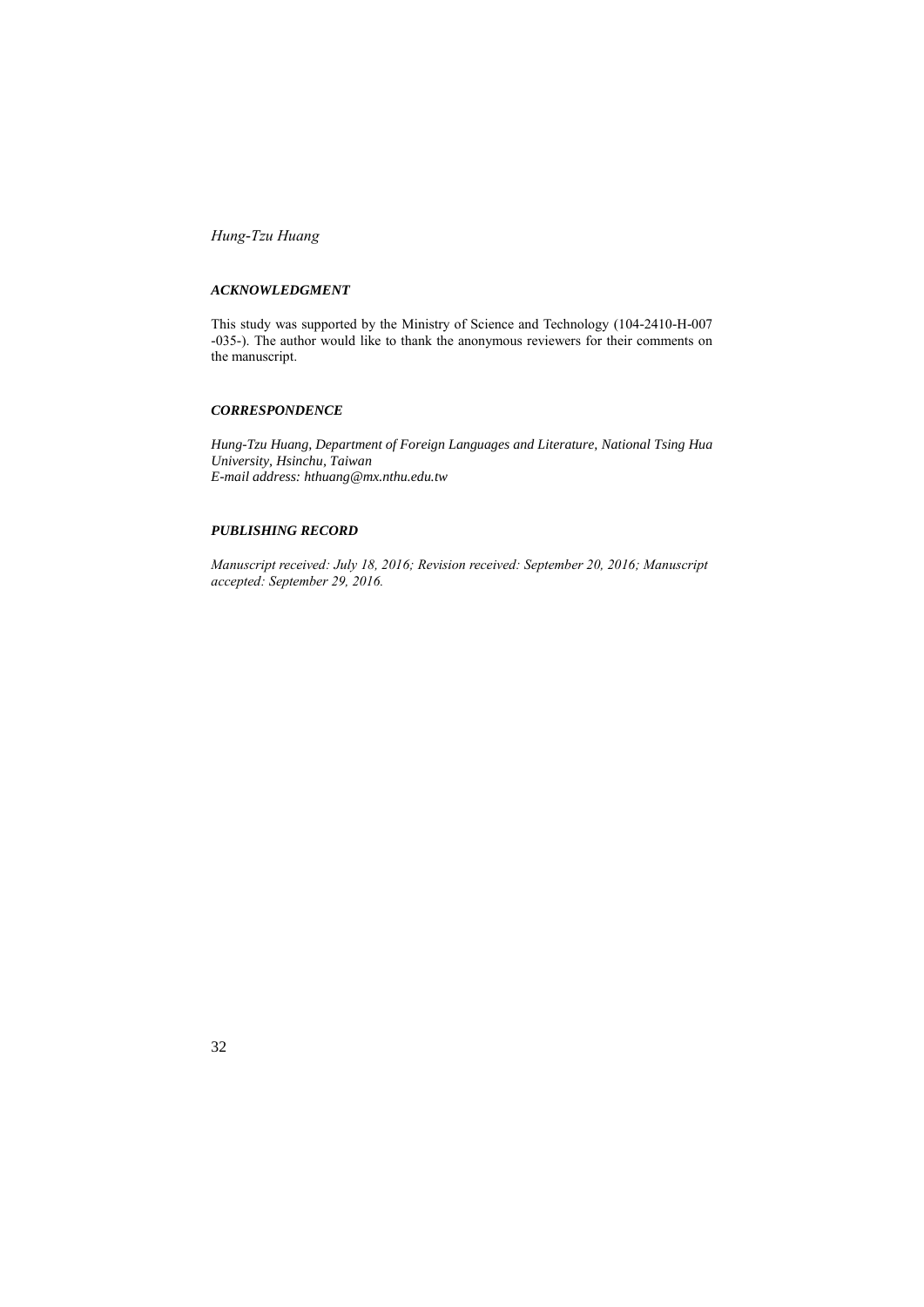## *PRIVATE ENGLISH TUTORING AND L2 MOTIVATION*

#### **APPENDIX**

#### **Questionnaire Items**

### **Ideal English Self (9 items; Alpha = .95)**

I can imagine myself using English for communicating with people. 我可以想像自己用英文與人溝通。 I can imagine myself speaking English with international friends or colleagues. 我可以想像自己用英文和外國朋友或同事說話。 Whenever I think of my future career, I can imagine myself using English. 當我想起未來的工作,我能想像自己用英文交流。 I can imagine myself reading in English in the future. 我能想像自己未來是個讀得懂英文的人。 I can imagine myself listening to English in the future. 我能想像自己未來是個聽得懂英文的人。 I can imagine myself speaking English in the future 我能想像自己未來是個會說英文的人。 I can imagine myself writing in English in the future. 我能想像自己未來是個會寫英文的人。 I can imagine myself using English effectively for listening, speaking, reading, and writing. 我能想像自己可以流利地用英文聽說讀寫。 I can imagine a time when I can speak English with speakers from other countries. 我能想像自己用英文和來自各國的人士說話。 **Ought-to English Self (3 items; Alpha = .90)** Learning English is what I have to do. I should be able to use English for listening, speaking, reading, and writing. I have to learn English well.

**Relational Influences (4 items; Alpha = .88)**

I have to learn English well in order to gain the approval of people around me (e.g., parents and friends).

I learn English because people around me (e.g., parents and friends) think English is important.

Learning English is necessary because people around me (e.g., parents and friends) think I should do it.

People around me (e.g., parents and friends) believe that I must study English to be an educated person.

**English Learning Experience in Formal Schooling (9 items; Alpha = .96)** I like the atmosphere of my English classes at school.

I like the teaching materials of my English classes at school.

I like the teaching ways of my English teacher at school.

I like the activities of my English classes at school.

I find learning English really interesting at school.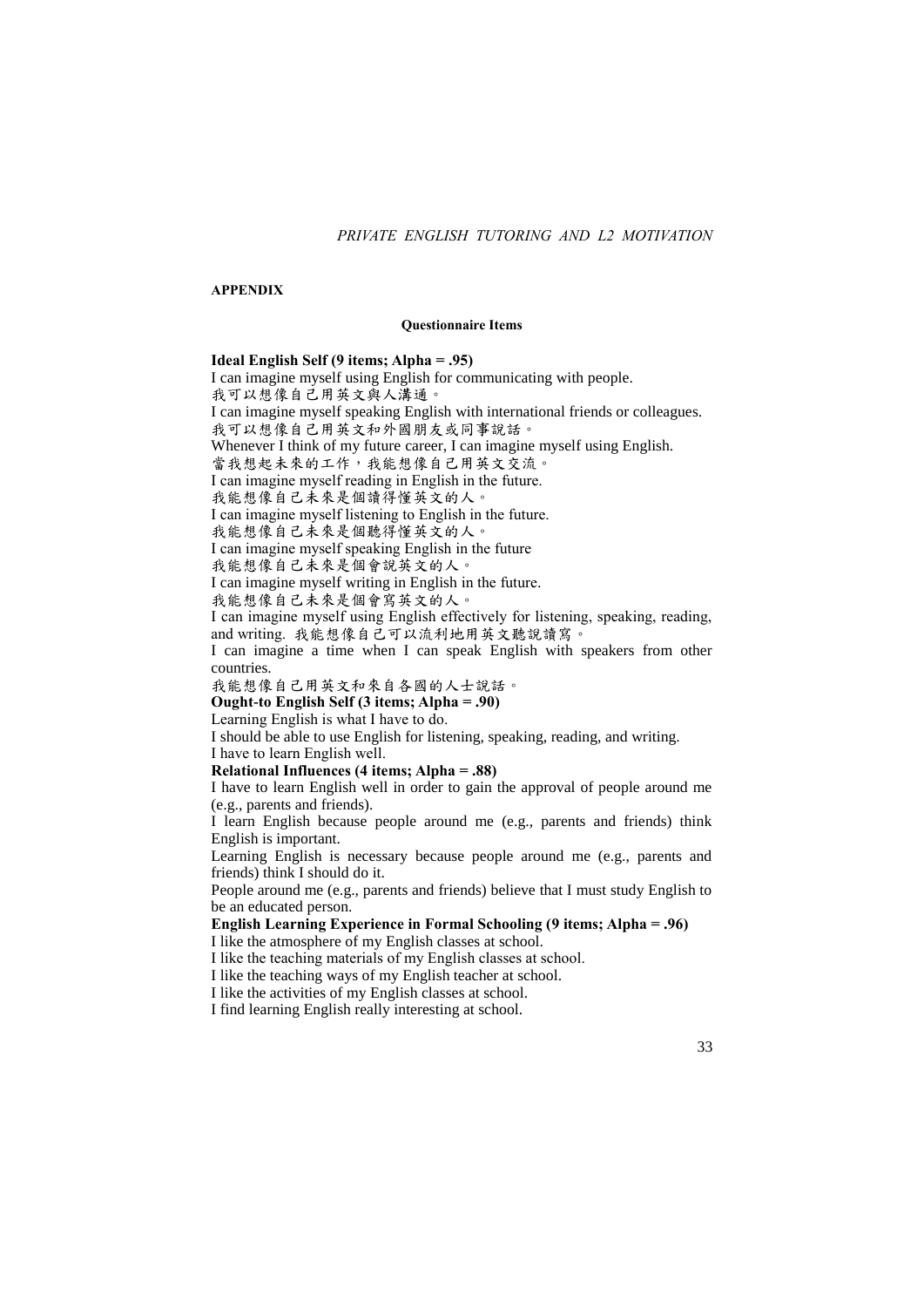I always look forward to English classes at school. I really enjoy learning English at school. I think time passes faster while studying English at school. I would like to have more English lessons at school. **English Learning Experience in Private Tutoring (9 items; Alpha = .96)** I like the atmosphere of my English classes in private tutoring. I like the teaching materials of my English classes in private tutoring. I like the teaching ways of my English teacher in private tutoring. I like the activities of my English classes in private tutoring. I find learning English really interesting in private tutoring. I always look forward to English classes in private tutoring. I really enjoy learning English in private tutoring. I think time passes faster while studying English in private tutoring. I would like to have more English lessons in private tutoring. **Instrumentality—Promotion (5 items; Alpha = .94)** Learning English is useful in getting a good job. A high level of English proficiency will help me make money. Studying English is useful for promotion. Learning English is important because I think I'll need it for further studies. Learning English is important to me in order to obtain a degree or scholarship. **Instrumentality—Prevention (4 items; Alpha = .83)** If I don't have knowledge of English, I'll be considered a weak student. I have to study English because I don't want to get bad marks in it. Studying English is necessary because I don't want to get a poor score or a fail mark in English proficiency tests. Studying English is important to me because I would feel ashamed if I got bad grades in English. **English Learning Attitude (5 items; Alpha = .96)** I think that learning English is interesting. I really enjoy learning English. I hate learning English. Learning English is a waste of time. I think that learning English is dull. **Intended Learning Effort (9 items; Alpha = .94)** If an English course was offered in the future, I would like to take it. I am working hard at learning English. I think I am doing my best to learn English. I would like to spend lots of time studying English. I would like to concentrate on studying English more than any other topic. Compared with my classmates, I think I study English relatively hard. I would like to study English even if I were not required.

If English were not taught in school, I would try to go to English classes somewhere else.

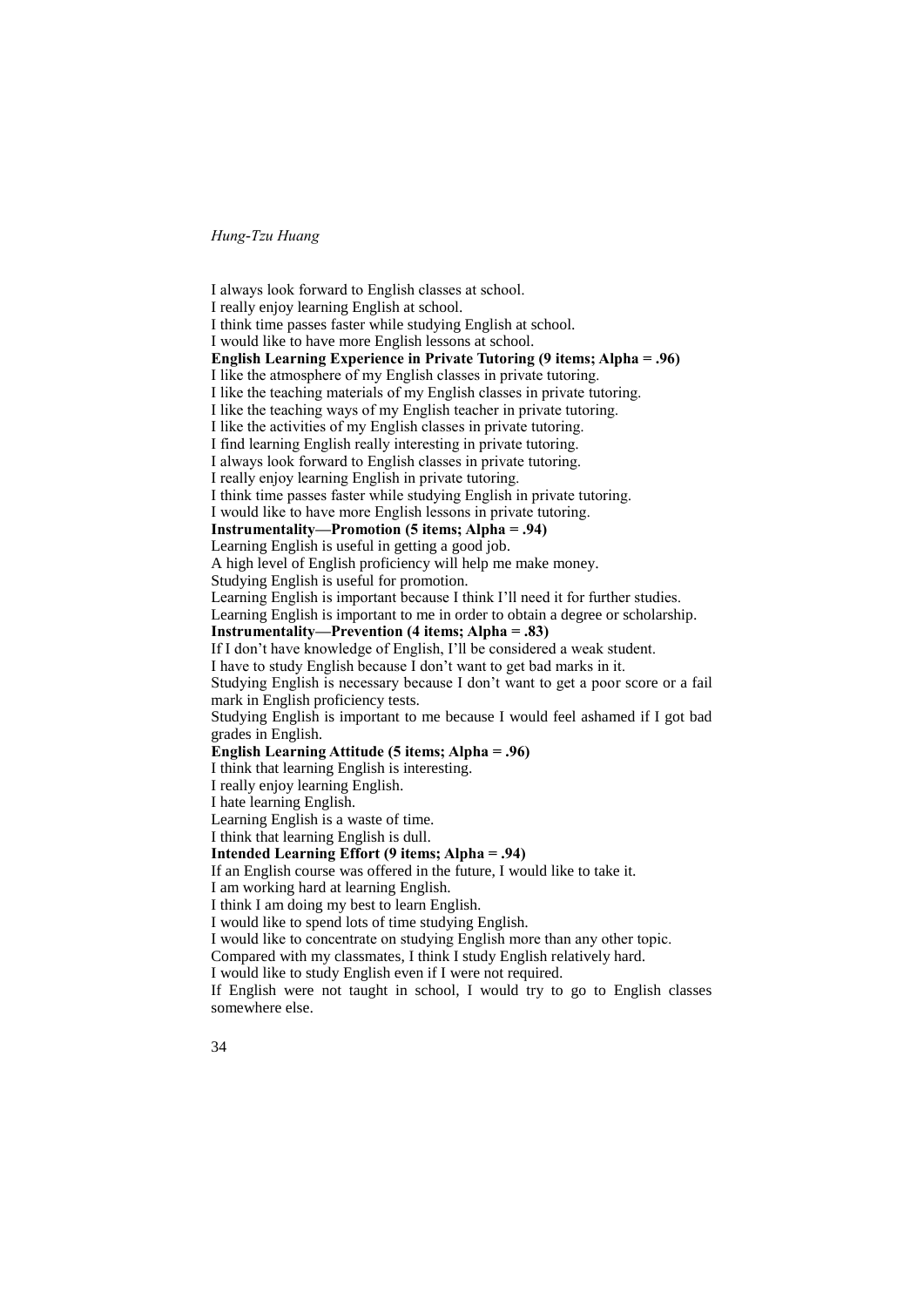# *PRIVATE ENGLISH TUTORING AND L2 MOTIVATION*

When I have a problem understanding something we are learning in English classes, I immediately ask people for help. **Perceived Class Involvement (5 items; Alpha = .83)** I preview the lessons before having English classes at school. I take notes of important content in English classes at school. I submit papers and assignments on time. I concentrate and participate actively in English classes at school I review the lessons after having English classes. **Perceived Voluntary Learning (4 items; Alpha = .88)** I voluntarily practice English outside classes. I try to use English whenever possible (e.g., express my thoughts in English). I participate in activities that require using English to communicate. To improve my English, I listen to songs, watch movies, and read magazines in English.